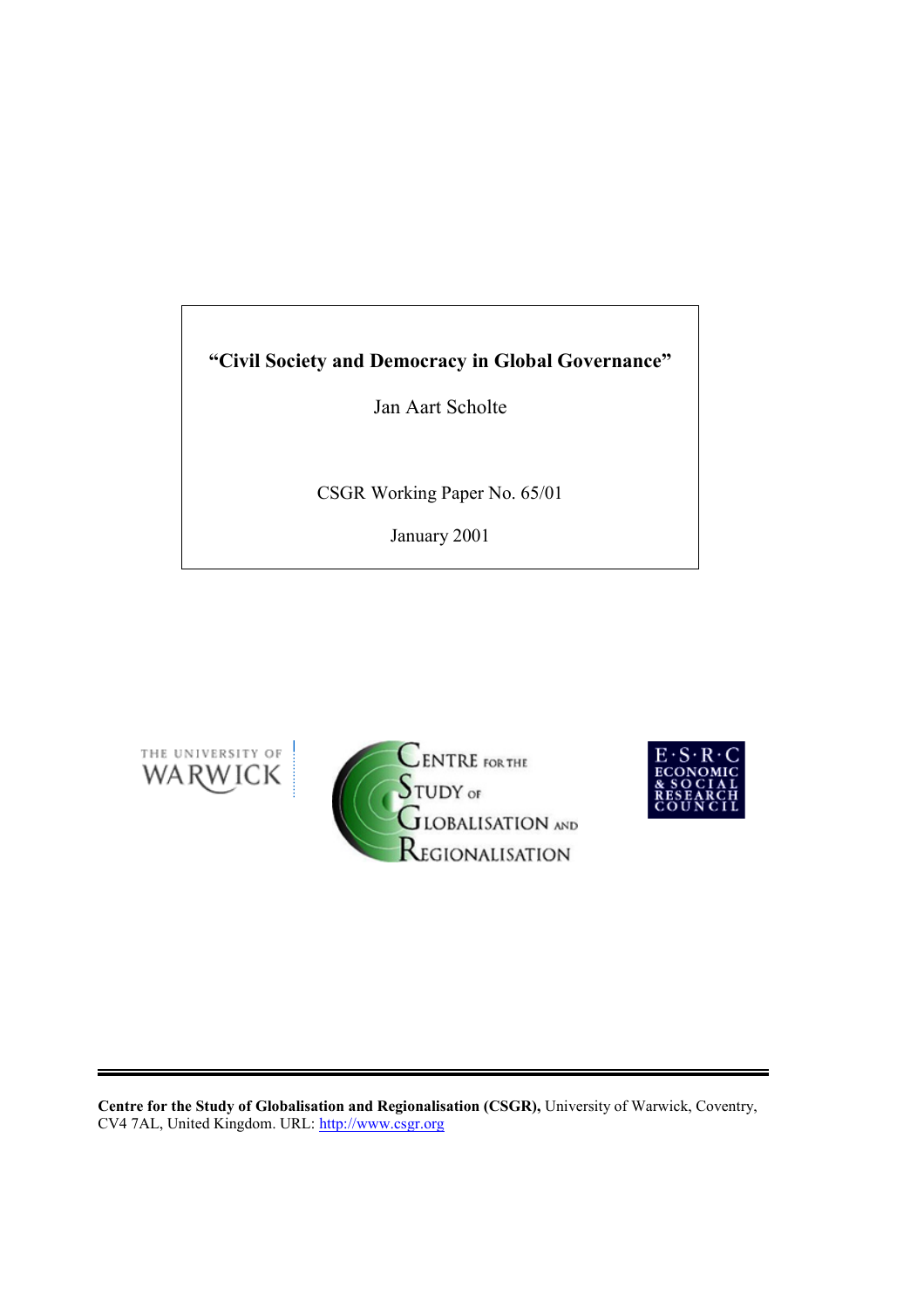**Civil Society and Democracy in Global Governance** Dr. Jan Aart Scholte Department of Politics and International Studies, University of Warwick CSGR Working Paper No. 65/01 January 2001

## **Abstract**

Recent years have witnessed substantial civil society mobilisation on questions of global governance. This paper considers the implications of this development for democracy. After specifying concepts of 'civil society', 'democracy', 'globality' and 'governance', the paper identifies deep democratic deficits that have emerged as a consequence of contemporary globalisation. The discussion then outlines various ways that civil society can either enhance or undermine democracy in the governance of global relations.

Keywords: civil society, democracy, globalisation, governance

*Address for correspondence:* Dr Jan Aart Scholte Department of Politics and International Studies University of Warwick Coventry, CV4 7AL, UK e-mail: scholte@warwick.ac.uk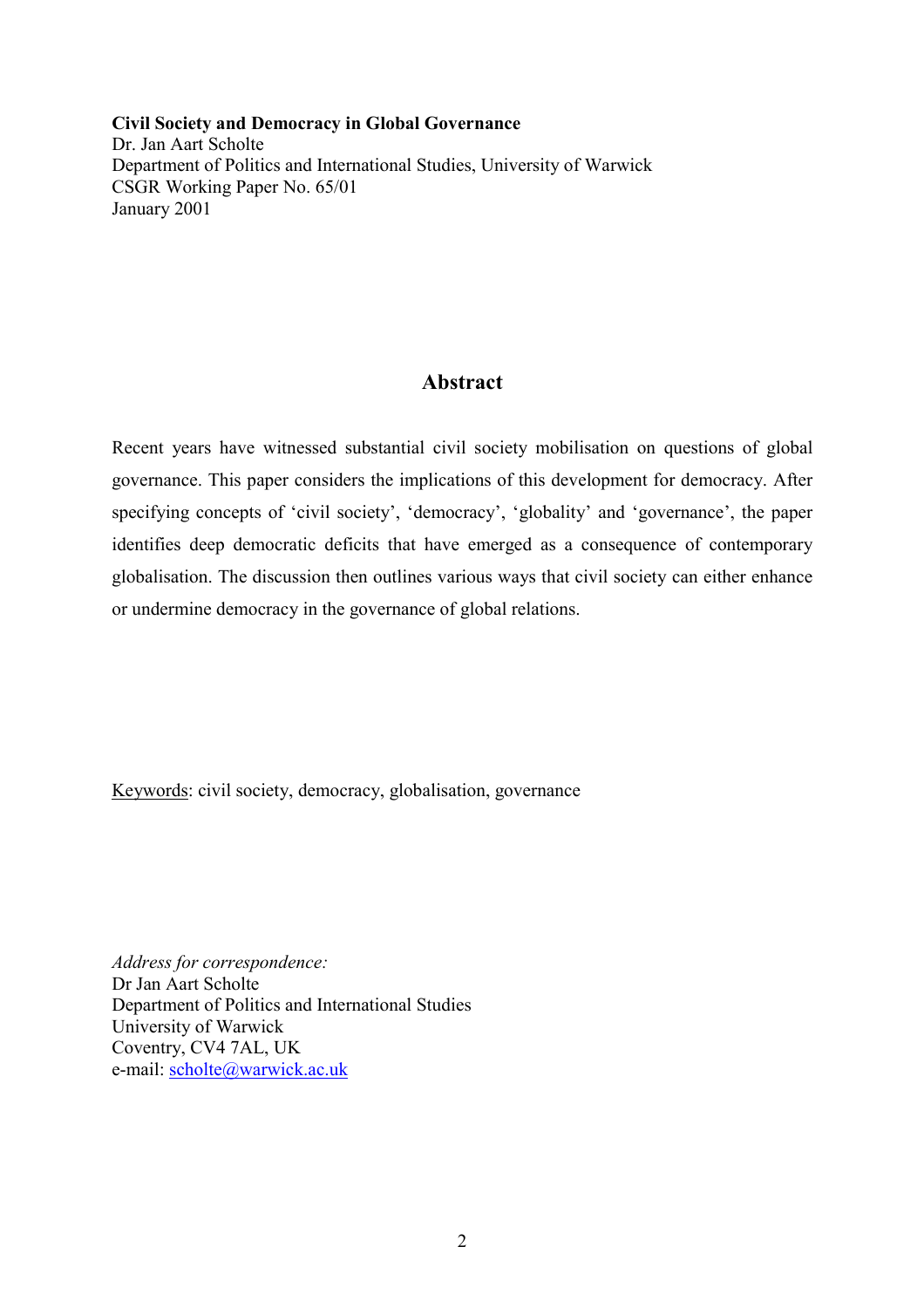### Introduction<sup>1</sup>

 $\overline{a}$ 

'Civil society' has moved centre stage in current discussions of globalisation. And well it might do after the recent high-profile protests of Seattle, Davos, Washington, Melbourne and Prague. Many observers are asking, with varying blends of curiosity and indignation: who are these people anyway? Why should we give them time and attention? What right do they have to interrupt – and even obstruct – the governance of global relations?

This paper considers these questions against yardsticks of democracy. Effective governance is regulation that achieves not only efficiency and order, but also participation and accountability. In building governance for expanding global spaces in the contemporary world, technocratic criteria have to date received far more attention than democratic standards. This paper addresses the neglected side of the equation by exploring the potentials and limitations of civil society as a force for democracy in global governance.

What *are* the implications of civil society mobilisation for democracy in global governance? Many observers have celebrated the rise of global civic<sup>2</sup> activism as a boon for democracy, while many others have decried it as a bane. Yet these assessments – both positive and negative – have tended to rest on little more than anecdote and prejudice. Arguments have not been tightly conceptualised and rigorously tested.

The following article elaborates a possible framework of analysis and on this basis hypothesises that civic association and activism offer important possibilities to reduce the major democratic deficits that have grown during recent decades in the governance of global relations. Given this promise of civil society, these experiments in new forms of public participation, consultation, representation and accountability should be pursued further. However, the democratic benefits of civil society engagement of global governance do not flow automatically. Moreover, civil society has potentials to detract from as well as add to

<sup>&</sup>lt;sup>1</sup>Earlier versions of this argument were presented at the Institute of Advanced Studies (Berlin), the World Bank, the Sussex European Institute, the University of Sheffield Department of Politics, the 10th Annual Conference of the European Network on Debt and Development, the University of Lausanne, and the 25th Annual Conference of the British International Studies Association. I am grateful to those audiences for helpful feedback.

 $2^{2}$ In this writing 'civic' groups and operations are taken to be the actors and activities in civil society.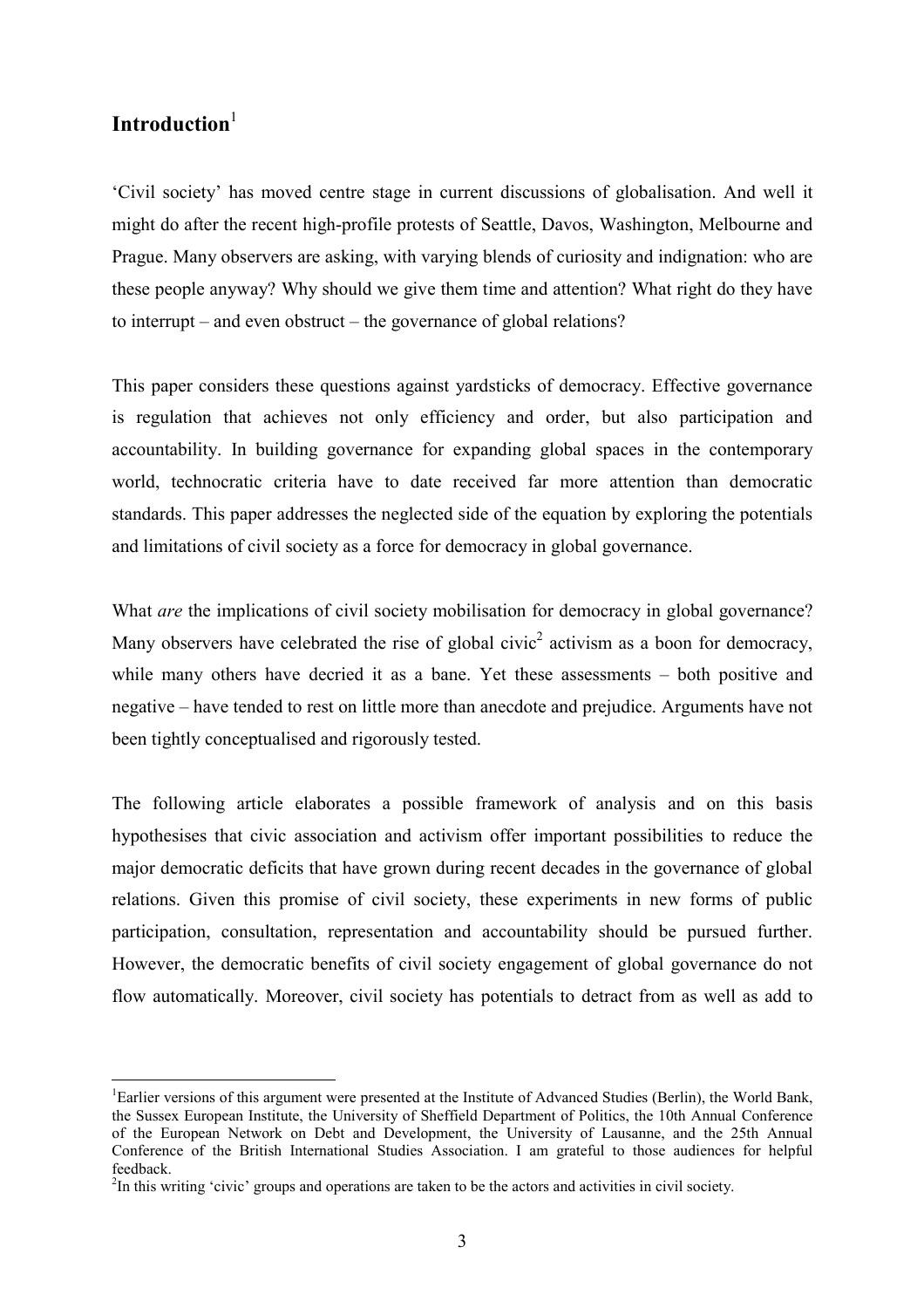democracy in global governance. So we do well to approach this subject with both optimism and caution.

The paper develops this general argument in four main steps. The first section presents working definitions of key concepts and lays out a framework of analysis. The second section identifies the challenges of building democracy in the governance of global spaces. The third section suggests six general ways that civil society can promote democracy in global governance. The fourth section suggests seven broad ways that civil society can undermine democracy in global governance.

The operative word in the last two sentences is a tentative 'can', as opposed to a definite 'does'. This paper builds on my earlier theoretical work concerning globalisation and my previous empirical work on civil society involvement in global economic governance.<sup>3</sup> This research has led me to identify the promises and perils summarised here as a set of assessment criteria that might guide further studies of civil society and global governance. So only a framework of evaluation is suggested here. Much more empirical investigation is required before we can draw firmer conclusions regarding the relationship that has prevailed – and could prevail – in practice between civil society and democracy in global governance.<sup>4</sup>

 $\overline{a}$ 3 *Globalization: A Critical Introduction* (Basingstoke: Palgrave, 2000); R. O'Brien, A.M. Goetz, J.A. Scholte and M. Williams, *Contesting Global Governance: Multilateral Economic Institutions and Global Social Movements* (Cambridge: Cambridge University Press, 2000); 'Global Civil Society', in N. Woods (ed.), *The Political Economy of Globalization* (Basingstoke: Palgrave, 2000), pp. 173-201. 4

<sup>&</sup>lt;sup>4</sup>Some important research has already been done on civil society and global governance; however, none of it has focused primarily, explicitly and rigorously on the question of civil society and *democracy* in *global* governance. Existing literature includes T.G. Weiss and L. Gordenker (eds), *NGOs, the UN, and Global Governance* (Boulder, CO: Rienner, 1996); P. Willetts (ed.), *'Conscience of the World': The Influence of Non-Governmental Organisations in the UN System* (Washington, DC: Brookings Institution, 1996); J. Smith, C. Chatfield and R. Pagnucco (eds), *Transnational Social Movements and Global Politics* (Syracuse: Syracuse University Press, 1997); J.A. Fox and L.D. Brown (eds), *The Struggle for Accountability: The World Bank, NGOs and Grassroots Movements* (Cambridge, MA: MIT Press, 1998); M. Keck and K. Sikkink, *Activists beyond Borders: Advocacy Networks in International Politics* (Ithaca, NY: Cornell University Press, 1998); P. Waterman, *Globalization, Social Movements and the New Internationalisms* (London: Mansell, 1998); J. Boli and G.M. Thomas (eds), *Constructing World Culture: International Nongovernmental Organizations since 1875* (Stanford, CA: Stanford University Press, 1999); J.W. Foster with A. Anand (eds), *Whose Future Is It Anyway? Civil Society, the United Nations and the Multilateral Future* (Ottawa: United Nations Association in Canada, 1999); R. Cohen and S.M. Rai (eds), *Global Social Movements* (London: Athlone Press, 2000); A.M. Florini (ed.), *The Third Force: The Rise of Transnational Civil Society* (Washington, DC: Carnegie Endowment for International Peace, 2000); R.A. Higgott, G.R.D. Underhill and A. Bieler (eds), *Non-State Actors and Authority in the Global System* (London: Routledge, 2000); M. Edwards and J. Gaventa (eds), *Global Citizen Action: Perspectives and Challenges* (Boulder, CO: Lynne Rienner, forthcoming).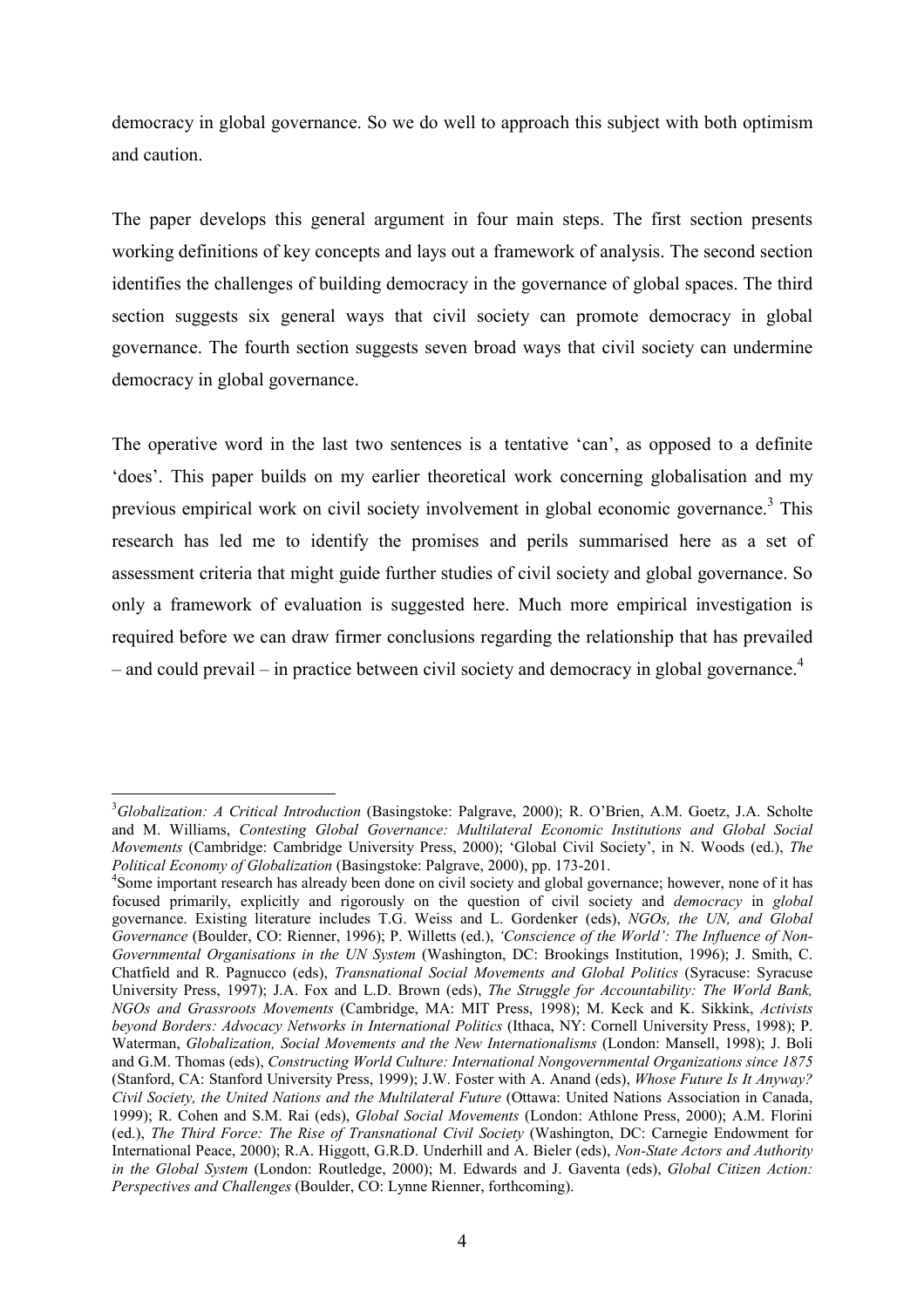### **Framework of Analysis**

Each concept in the title of this paper – 'civil society', 'democracy', 'global' and 'governance' – is heavily contested. No attempt is made here to resolve these disputes, and many readers will indeed take issue with the positions adopted in this discussion. However, explicit working definitions are needed to lend clarity and internal coherence to the argument.

#### *Civil Society*

 $\overline{a}$ 

In the mid-1980s the World Economic Forum (WEF), with a membership of some 900 global companies, took the initiative in promoting the launch of an Uruguay Round of world trade negotiations. Concurrently rubber tappers and indigenous peoples mobilised against World Bank-sponsored development projects in the Brazilian Amazon. In 1995 over 30,000 women attended an NGO Forum alongside the Fourth United Nations Conference on Women at Beijing. Three years later 60,000 protestors encircled the Group of Seven (G7) Summit at Birmingham to demand the cancellation of poor country debts. What are we saying when we lump these diverse activities under the name of 'civil society'?

Meanings of 'civil society' have varied enormously across time and place.<sup>5</sup> In sixteenthcentury English political thought the term referred to the state, whereas contemporary usage tends to contrast civil society and the state. Hegel's nineteenth-century notion of civil society included the market, whereas contemporary concepts tend to regard civil society as a nonprofit sector. Seventy years ago Gramsci regarded civil society as an arena where class hegemony forges consent, whereas much contemporary discussion treats civil society as a site of disruption and dissent.

This paper engages with ideas of 'civil society' less as they have appeared in the history of political thought and more as they might contribute to a theory of contemporary globalisation and governance. This is not to deny the importance of traditional western liberal concepts of civil society, but to suggest that they require adaptation in relation to world politics of the

<sup>5</sup> Cf. J.L. Cohen and A. Arato, *Civil Society and Political Theory* (Cambridge, MA: MIT Press, 1992); K. Kumar, 'Civil Society: An Inquiry into the Usefulness of an Historical Term', *British Journal of Sociology*, vol. 44, no. 3 (September 1993), pp. 375-95.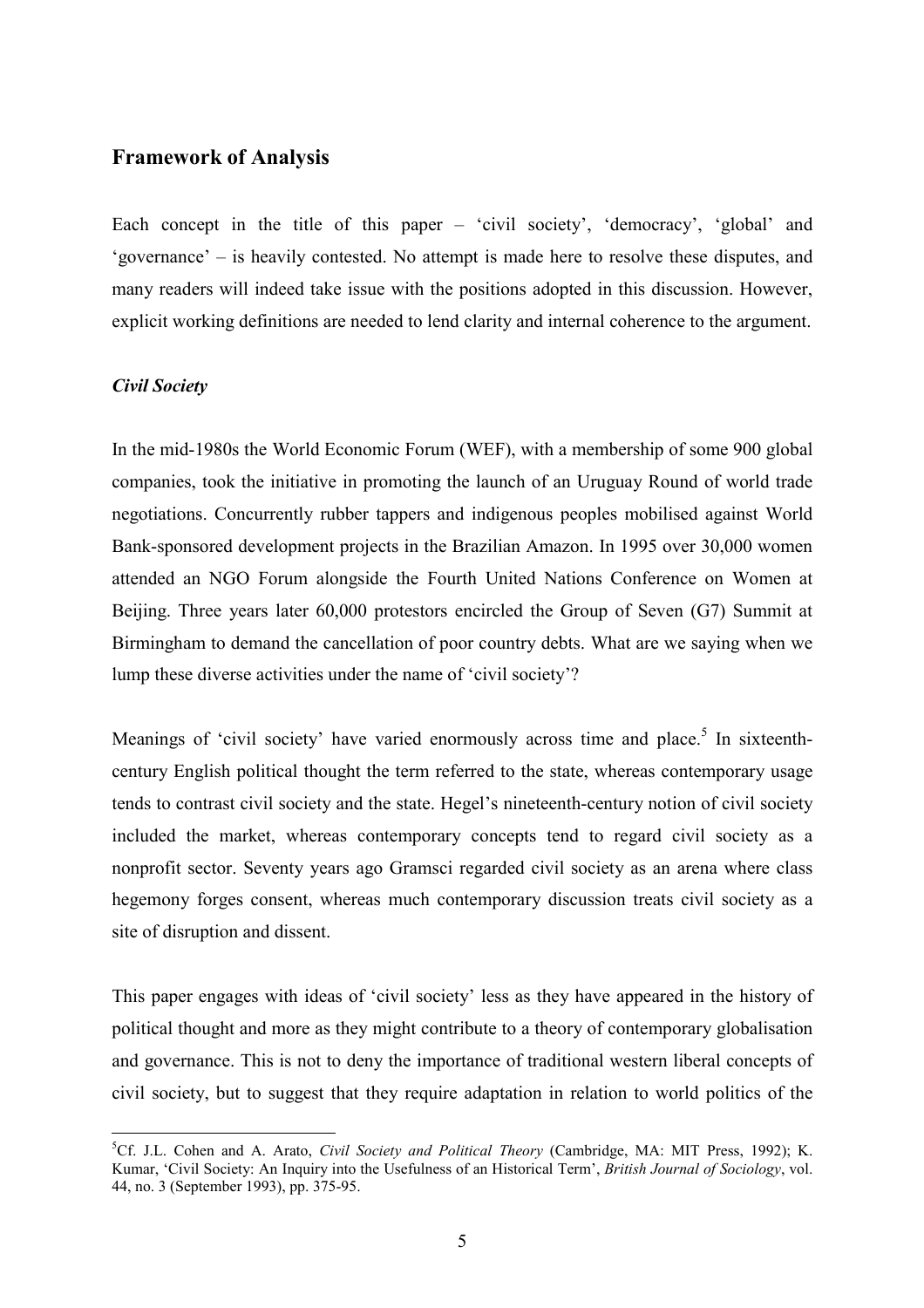twenty-first century. The aim is to extract talk of 'civil society' from present-day policy discussions and to sharpen it analytically in ways that give academics and practitioners a clearer understanding of current circumstances. Greater insight of this kind might in turn contribute to the construction of improved global governance.

With these objectives in mind, 'civil society' is taken here to refer to a political space where voluntary associations explicitly seek to shape the rules (in terms of specific policies, wider norms and deeper social structures) that govern one or the other aspect of social life. Some elements of civil society (often characterised as 'social movements') seek radical transformations of the prevailing order. However, civil society also includes reformist elements that seek only modest revisions of existing governance arrangements and conformist elements that seek to reinforce established rules. Indeed, many civil society initiatives show a mix of radical, reformist and conformist tendencies.

To be sure, the lines dividing voluntary activities from official and market practices can blur. For example, some civic associations may assist in the implementation of official policies or engage in commercial activities to fund their advocacy campaigns. Moreover, governments and companies may sponsor non-profit bodies to serve as front organisations. By strict criteria, however, veritable civil society activities pursue neither public office (so excluding political parties) nor pecuniary gain (so excluding firms and the commercial mass media).

From the perspective adopted here, civil society encompasses many sorts of actors. Civic groups can include academic institutions, business forums,  $6$  clan and kinship circles, consumer advocates, development cooperation initiatives, environmental movements, ethnic lobbies, foundations, human rights promoters, labour unions, local community groups, relief organisations, peace movements, professional bodies, religious institutions, think tanks, women's networks, youth associations and more. In particular, this conception of civil society stretches much wider than formally organised, officially registered and professionally administered 'NGOs'. Civil society exists whenever and wherever voluntary associations – of whatever kind – try deliberately to mould the governing rules of society.

 $\overline{a}$ 

<sup>&</sup>lt;sup>6</sup>This category includes both industry lobbies (where market and civil society often overlap) and business associations like the International Chamber of Commerce that address broad social and political issues.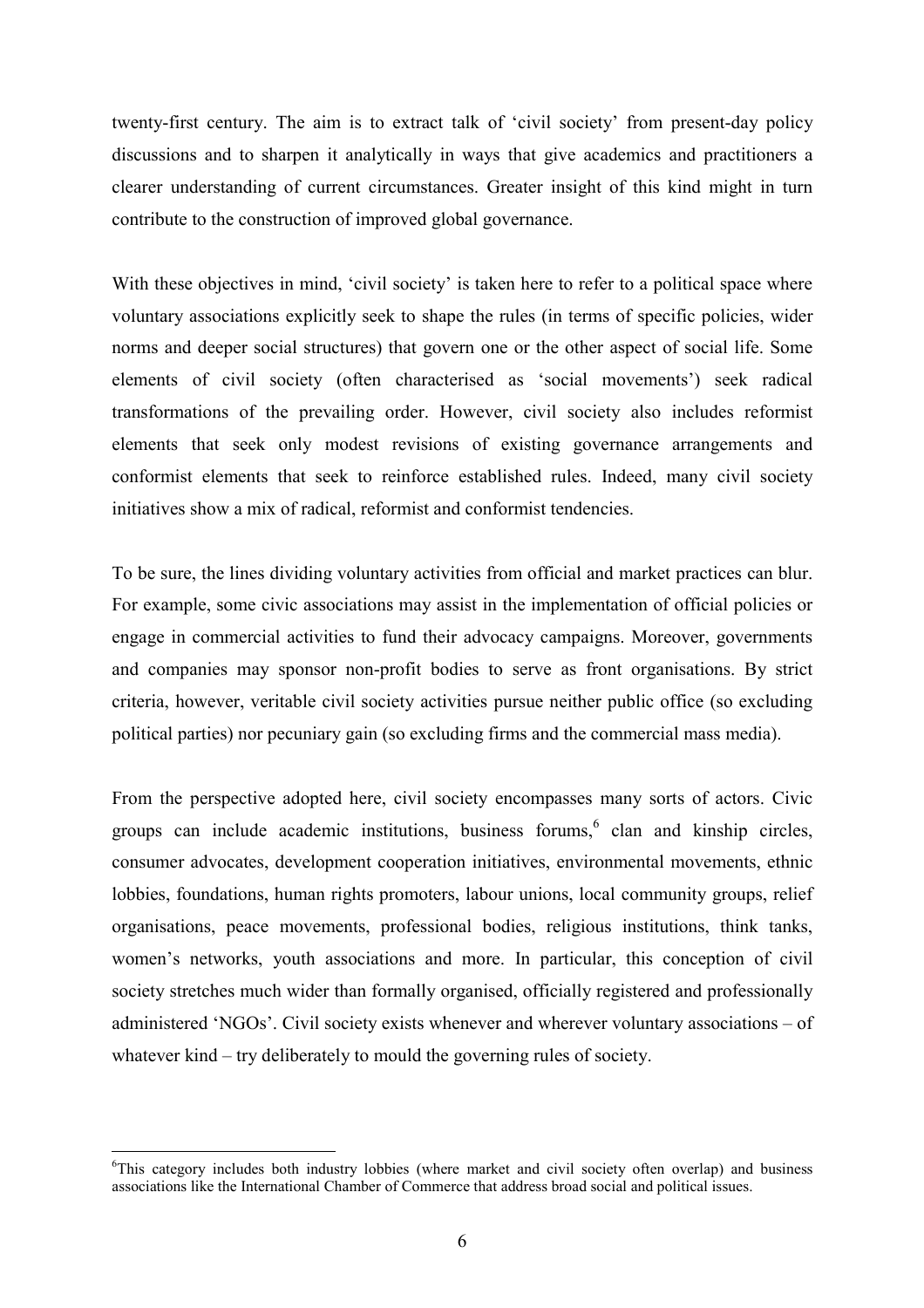With this inclusive conception, civil society encompasses considerable cultural diversity. In earlier Hegelian and Gramscian formulations, 'civil society' related to *western* politics in a *national* context. However, talk of 'civil society' today circulates all over the world and is sometimes applied to political practices (like so-called Civic Forums at village and district level in Thailand) that derive largely from non-western traditions.<sup>7</sup> Moreover, in contemporary politics civic associations often operate in regional and global spheres as well as local and national arenas. Conceptions of 'civil society' need to be adapted to reflect these changed circumstances.

#### *Democracy*

 $\overline{a}$ 

Like 'civil society', 'democracy' has known many meanings and instruments in different times and places. Ancient Athenian democracy was one thing, while modern liberal democracy is quite another. Representative democracy is one approach, while deliberative democracy is quite another. National democracy is one construction, while cosmopolitan democracy is quite another.

Yet a common thread runs through all conceptions of democracy: it is a condition where a community of people exercise collective self-determination. Through democracy, members of a given public – a *demos* – take decisions that shape their destiny jointly, with equal rights and opportunities of participation, and without arbitrarily imposed constraints on debate. In one way or another, democratic governance is participatory, consultative, transparent and publicly accountable. By one mechanism or another, democratic governance rests on the consent of the governed.

Thus democracy as a general condition needs to be distinguished from liberal-national democracy as a particular historical and cultural form of 'rule by the people'. Democracy is constructed in relation to context and should be reconstructed when that context changes. As is argued at greater length later in this paper, contemporary globalisation constitutes the sort of change of situation that requires new approaches to democracy.<sup>8</sup> The more particular

<sup>7</sup> Cf. C. Hann and E. Dunn (eds), *Civil Society: Challenging Western Models* (London: Routledge, 1996). Indeed, some critics have suggested that the very term 'civil society' carries such western cultural baggage that other terminology is needed to reflect and nurture pluralism in political practices.

<sup>8</sup> For other arguments making the same general point see, e.g., D. Archibugi and D. Held (eds), *Cosmopolitan Democracy: An Agenda for a New World Order* (Cambridge: Polity, 1995). For a suggested set of criteria for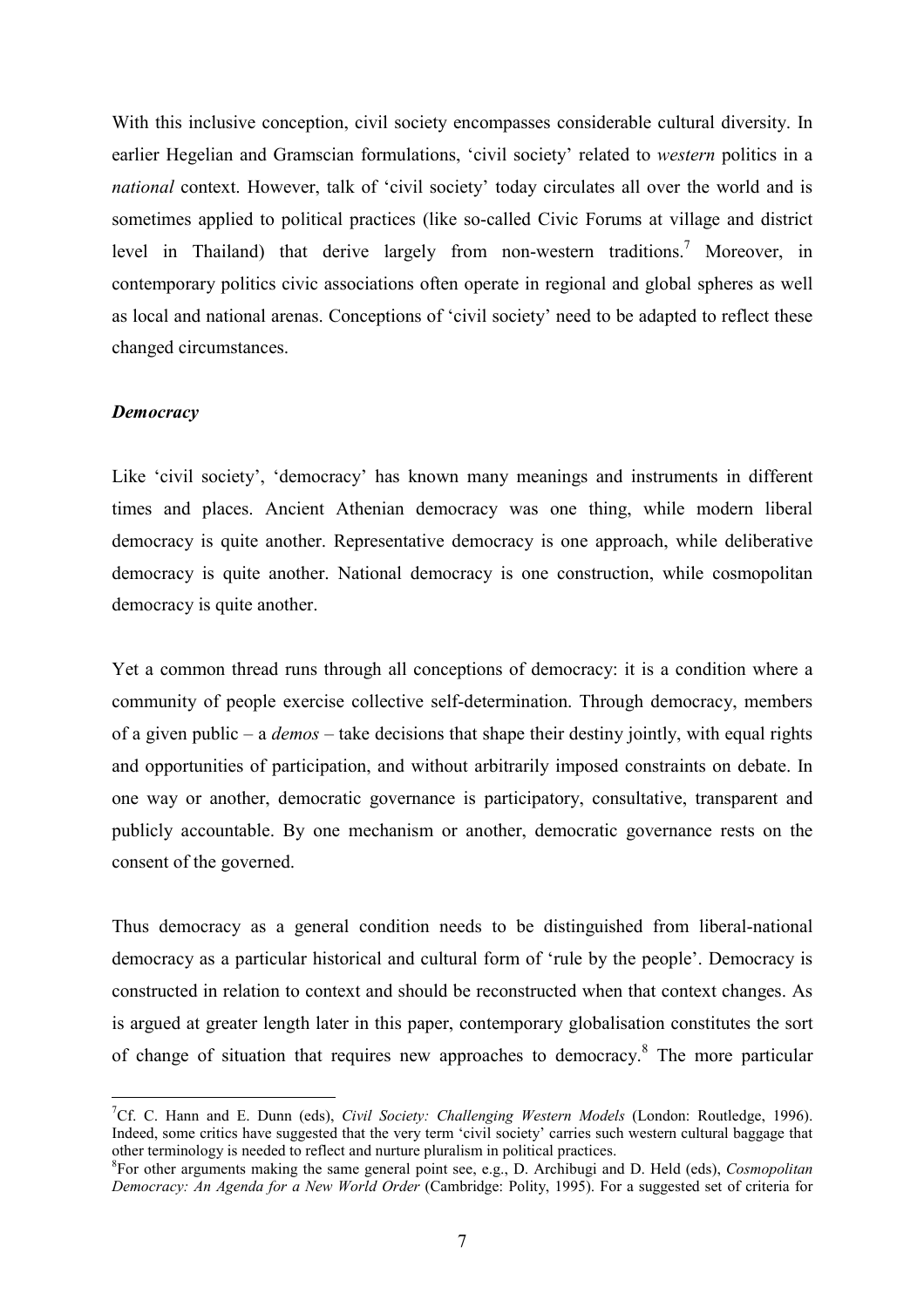question at hand here is: what role can civil society play in a reconfigured democracy for global governance?

#### *Globality*

The democratising potentials of civil society are being evaluated here in respect of the governance of global relations. However, what more precisely is the 'global' quality of global relations? In a broad sense, 'globalisation' designates a growth of connections between people across the planet, but globality can also be conceived in a more specific fashion that opens up distinctive insights into contemporary world affairs.<sup>9</sup>

This perspective identifies globalisation as deterritorialisation or, as I prefer to characterise it, a rise of 'supraterritoriality'. On these lines, globality refers to a particular kind of social space, namely, a realm that substantially transcends the confines of territorial place, territorial distance and territorial borders. Whereas territorial spaces are mapped in terms of longitude, latitude and altitude, global relations transpire in the world as a single place, as one more or less seamless realm. Globality in this sense has a 'transworld' or 'transborder' quality. A supraterritorial phenomenon can appear simultaneously at any location on earth that is equipped to host it and/or can move more or less instantaneously between any points on the planet.

Countless conditions in today's world manifest globality. For example, electronic finance and climate change encompass the whole planet simultaneously. Telecommunications and electronic mass media move anywhere across the planet instantaneously. Many goods are manufactured through transborder production processes, and countless more are distributed and sold through transworld markets. Surrounded by global symbols and global events, current generations think of the planet as home far more than their forebears did.

When globalisation is understood along these lines – that is, as a transformation of social geography – then the trend has mainly unfolded during the past half-century.<sup>10</sup> The world of 1950 knew few or no airline passengers, intercontinental missiles, satellite communications,

democratic globalisation, see W.D. Coleman and T. Porter, 'International Institutions, Globalisation and Democracy: Assessing the Challenges', *Global Society*, vol. 14, no. 3 (2000), pp. 388-90.

The following points are elaborated in *Globalization: A Critical Introduction*, ch 2.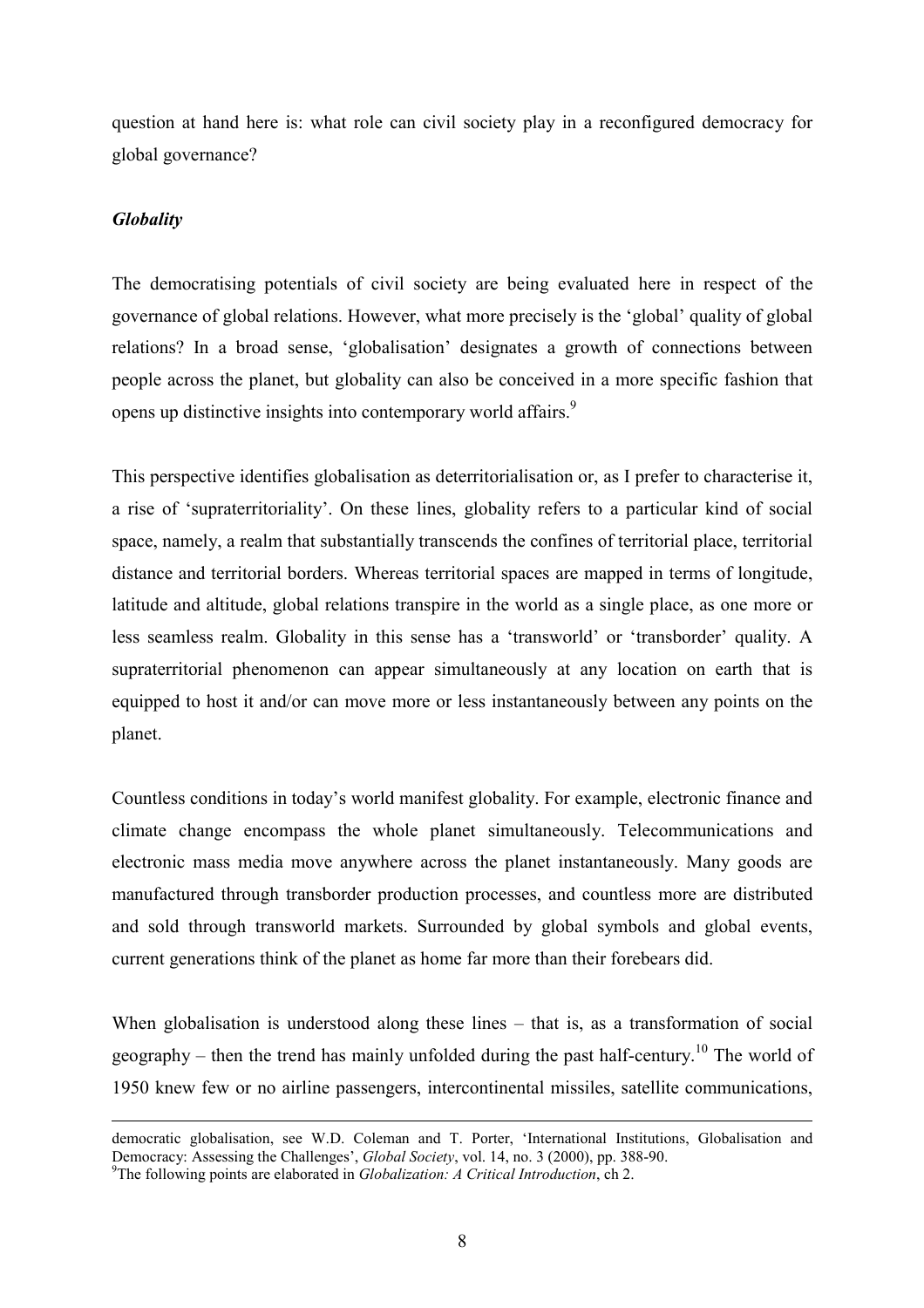global monies, offshore finance centres, computer networks or ozone holes. The scale of transborder production and markets was likewise a small fraction of its current proportions. When globality is defined in terms of supraterritoriality, then its current scale and recent growth are historically unprecedented.

This is by no means to argue that the old geography of territorial spaces no longer matters. On the contrary territorial locations, territorial identities and territorial governments continue to exert very significant influences. The point is not that globality has taken over from territoriality, but that territoriality no longer has the monopoly on social geography that it exercised fifty years ago. We no longer live in a territorial*ist* society. Rather, territorial spaces now co-exist and interrelate with global spaces.

Nor has contemporary globalisation encompassed all of humanity to the same extent. In terms of regions, North America, North East Asia and Western Europe have acquired considerably more global connectivity than the rest of the world. Across the planet, urban centres are generally much more enmeshed in global networks than rural areas. In terms of class, managers, professionals and wealthy people generally inhabit global spaces far more than manual workers and the poor. In terms of gender, multiple studies have shown that men tend to be online much more than women.

Nevertheless, having made these key qualifications, we can still say that globality is important. It involves a different kind of social space, one that has expanded to very substantial proportions in contemporary history. Moreover, geography is deeply interconnected with other dimensions of social relations: culture, ecology, economics, politics, psychology, and time. Globalisation – as a reorganisation of social space – is therefore likely to both reflect and promote shifts in other social structures, including those of governance.

#### *Governance*

So we come to the fourth often vague and widely contested concept in the title of this paper. Like 'global-speak', talk of 'governance' is a new addition to the vocabulary of politics. The

<sup>&</sup>lt;sup>10</sup>More evidence to support this chronology is presented in *Globalization: A Critical Introduction*, ch 3.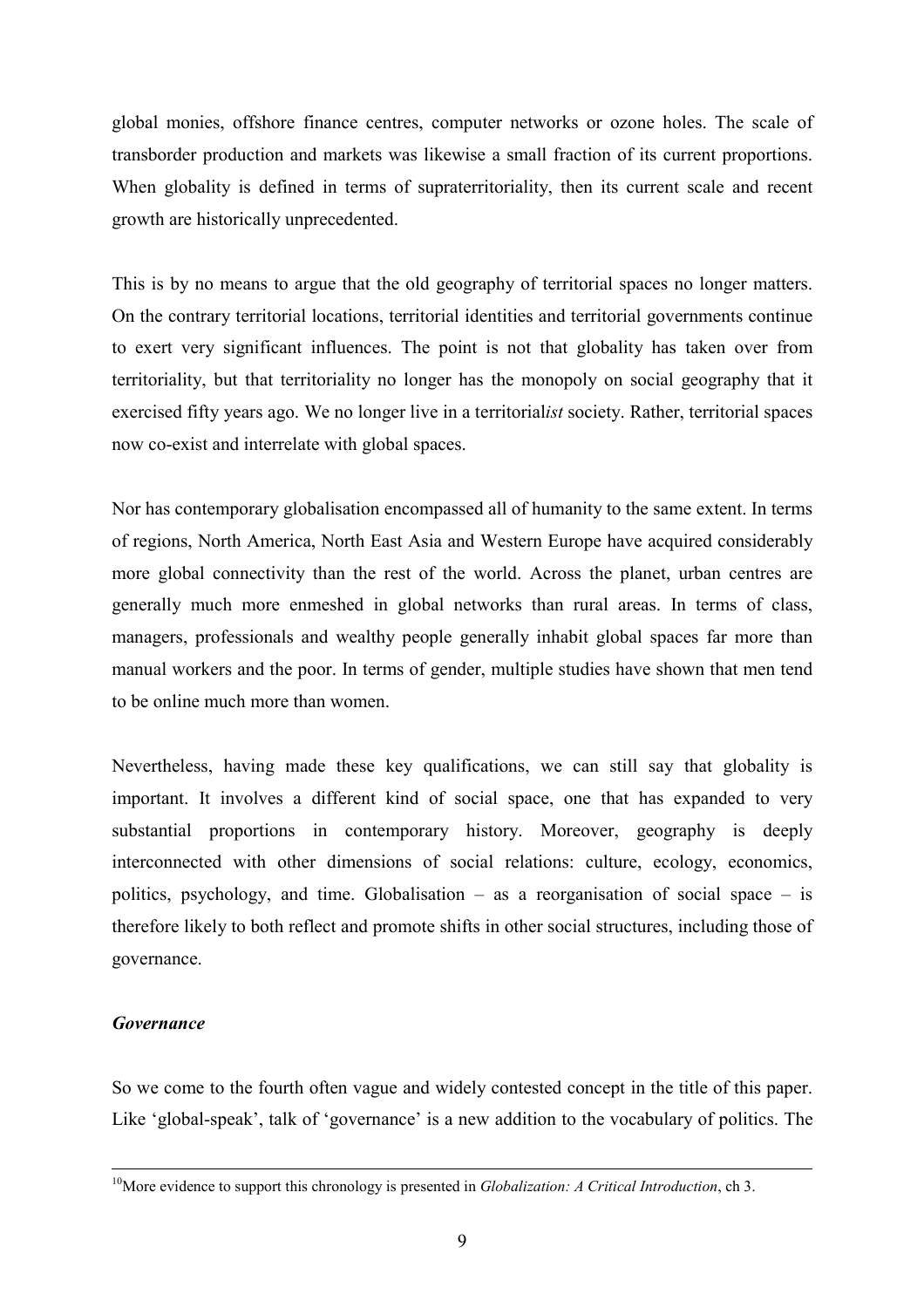contemporaneous advent of the two terms is not accidental. Globalisation – a reconfiguration of social space – has gone hand in hand with a reconfiguration of regulation.<sup>11</sup> Where we used to speak of 'government', it is now suitable to speak of 'governance'.

The territorialist geography of old was deeply intertwined with a statist mode of regulation. Social relations unfolded almost exclusively in territorial frameworks (especially countries and their subdivisions), and regulatory arrangements were made to match (especially through national and local governments). The epitome of territorialist regulation was sovereign statehood, where a centralised public authority apparatus exercised – both in principle and also largely in practice – supreme, comprehensive, unqualified and exclusive jurisdiction over a designated territorial space and its inhabitants.

Now that, with globalisation, many social relations substantially transcend territorial geography, territorialist governance has become impracticable. National and local governments are quite unable by themselves to effectively regulate phenomena like global mass media, global ecological problems, and global finance. Transborder flows cannot be tied to a strictly delimited territorial space over which a state might endeavour to exercise unilateral full control. Moreover, globalisation has also loosened some important cultural and psychological underpinnings of sovereign statehood. Supraterritorial networks have given many people loyalties (e.g. on lines of class, gender and transborder ethnicity) that supplement and in some cases even override state-centred nationalism. In addition, many people in the contemporary globalising world have become increasingly ready to give 'supraterritorial values' related to, say, human rights and ecological integrity a higher priority than state sovereignty and the associated norm of national self-determination over a territorial homeland.

As stressed earlier, this is not an argument about the demise of the (territorial) state. However, we have seen the demise of stat*ism* as the prevailing mode of regulation. Governance – a collectivity's steering, coordination and control mechanisms – now clearly involves much more than the state.<sup>12</sup> Contemporary governance is multilayered. It includes

 $\overline{a}$ 

<sup>&</sup>lt;sup>11</sup>Earlier versions of the following points can be found in 'The Globalization of World Politics', in J. Baylis and S. Smith (eds), *The Globalization of World Politics: An Introduction to International Relations* (Oxford: Oxford<br>University Press, 1997), pp. 13-30; and *Globalization: A Critical Introduction*, ch 6.

<sup>&</sup>lt;sup>12</sup>J.N. Rosenau, 'Governance in the Twenty-First Century', *Global Governance*, vol. 1, no. 1 (Winter 1995), pp. 13-43; Commission on Global Governance, *Our Global Neighbourhood* (Oxford: Oxford University Press,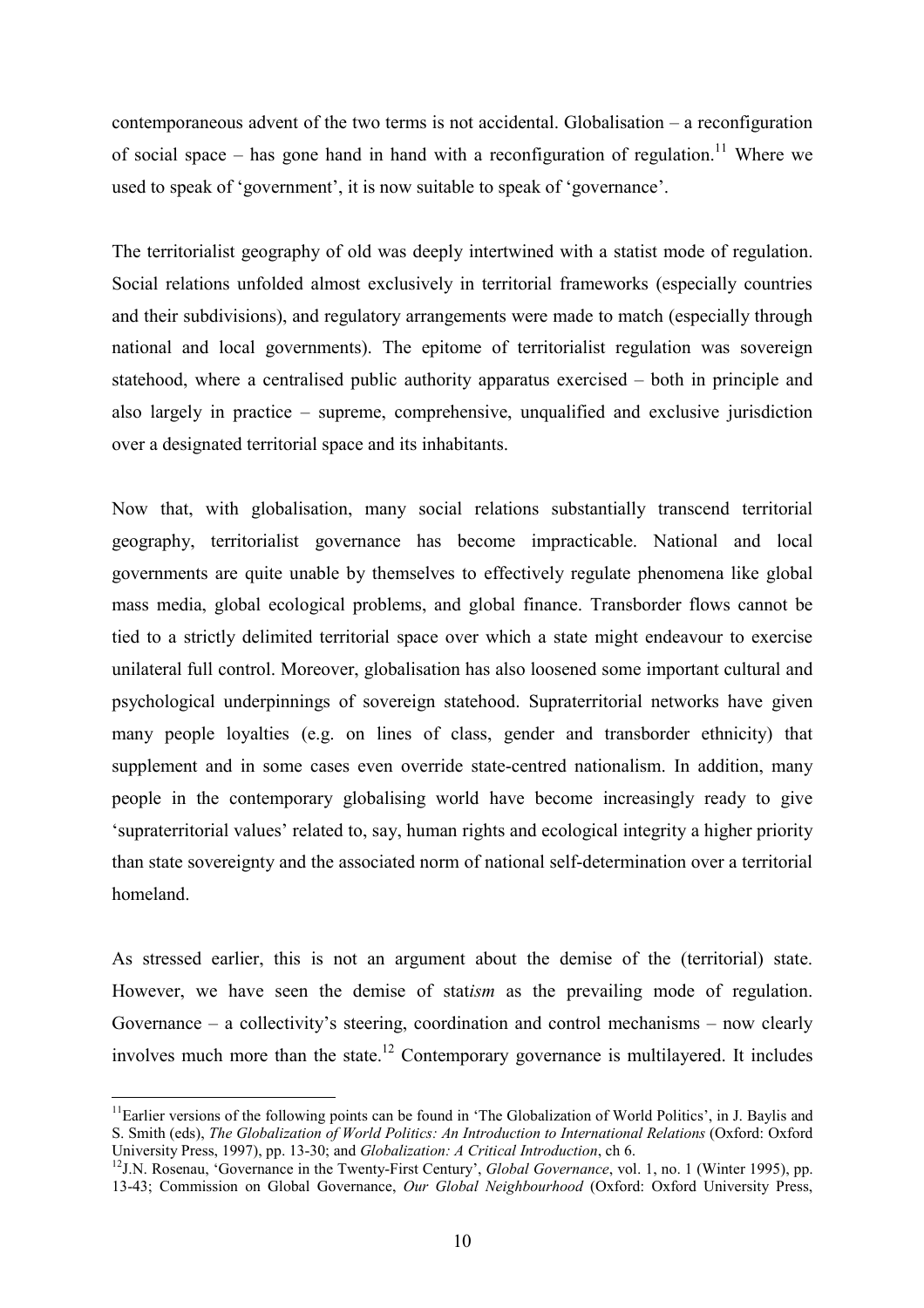important local, substate regional, suprastate regional, and transworld operations alongside and intertwined with national arrangements. Moreover, governance has in recent decades also increasingly operated through private as well as public instruments. In this situation, regulatory authority has become considerably more decentralised and diffuse.

The governance of global relations shows these post-statist features particularly starkly. For one thing, much regulation of global flows occurs not through unilateral state action, but through intergovernmental consultations and coordination. Some of this multilateralism transpires at ministerial level, for example, in meetings of the G7 and summit conferences of the United Nations. In addition – albeit with a much lower public profile – significant interstate collaboration in global governance occurs through transgovernmental networks of technocrats (in economic, environmental, judicial and further policy areas).<sup>13</sup>

Other steering of global relations has been permanently institutionalised in suprastate agencies with both regional and transworld coverage. Much of this alphabet soup is well known: BIS, EU, IMF, MERCOSUR, OECD, UN, WTO, etc.<sup>14</sup> Over 250 such bodies are active today. Of course 'suprastate' does not mean 'nonstate', in the sense that these institutions have gained full autonomy from national governments. States – especially more powerful states – continue to exert considerable influence over regional and transworld governance arrangements. However, suprastate mechanisms have also acquired initiatives and impacts that elude close and constant monitoring and control by national governments.<sup>15</sup>

In addition, some regulation of global flows has devolved to substate bodies at provincial and municipal levels. For instance, transborder companies now arrange much of their investment with local governments. To take another example, substate authorities have developed considerable direct transborder collaboration to combat global criminal networks. On such occasions global governance is also local governance.

 <sup>1995);</sup> W. Reinicke, *Global Public Policy: Governing without Government?* (Washington, DC: Brookings Institution, 1998); M. Hewson and T. Sinclair (eds), *Approaches to Global Governance Theory* (Albany, NY: State University of New York Press, 1999).

<sup>13</sup>A.-M. Slaughter, 'Governing the Global Economy through Government Networks', in M. Byers (ed.) *The Role of Law in International Politics: Essays in International Relations and International Law* (Oxford: Oxford University Press, 2000), pp. 177-205.

<sup>&</sup>lt;sup>14</sup>The acronyms designate, respectively, the Bank for International Settlements, the European Union, the International Monetary Fund, the *Mercado Común del Sur*, the Organisation for Economic Cooperation and Development, the United Nations, and the World Trade Organisation.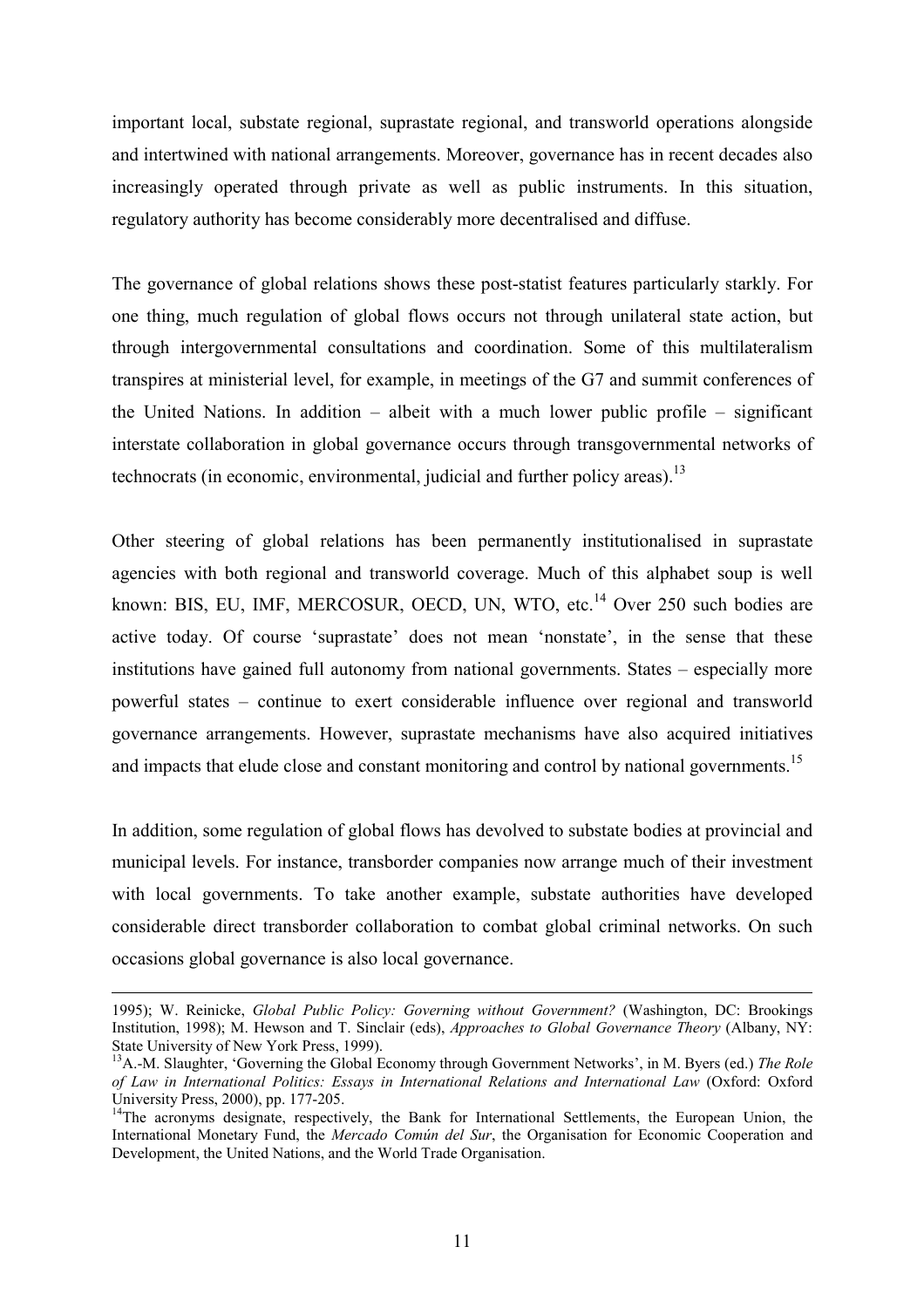Finally, it should be noted that significant regulation of global relations has come to reside in the private sector.<sup>16</sup> This privatisation of governance is evident, for example, in respect of various Internet codes, many telecommunications standards, several global environmental agreements, and multiple aspects of transworld finance. Thus governance of supraterritorial spaces also entails more than government in the sense that it involves private as well as public arrangements.

Encompassing multiple tiers as well as both public and private spheres, global governance is proving to be anything but a 'world government'. The model of the centralised public regulatory apparatus has not been – and shows no signs of being – transposed from the national arena to a planetary realm. Instead, global relations are regulated in a 'post-statist' fashion that has no single centre of authority.

With the above conceptual clarifications in hand, we have some parameters for a study of 'civil society and democracy in global governance'. It says something about the fluid condition of contemporary politics that each of the words in the title of an paper requires rudimentary explication. The first two terms – civil society and democracy – need to be substantially rethought, while the other two  $-$  globality and governance  $-$  are new altogether. Politics at the start of the twenty-first century is indeed different.

## **The Challenge of Democracy in Global Governance**

Governance of global spaces is not only different, but also lacks democratic legitimacy. On the whole, current arrangements to regulate global communications, global ecology, global markets, global money and finance, global organisations, and global production rest – at best – on the thinnest consent of the affected publics. In each area of global policy popular participation, consultation, transparency and accountability are generally weak.

 <sup>15</sup>B. Reinalda and V. Verbeek (eds), *Autonomous Policy Making by International Organizations* (London: Routledge, 1998).

<sup>&</sup>lt;sup>16</sup>Cf. A.C. Cutler, V. Haufler and T. Porter (eds), *Private Authority in International Affairs* (Albany, NY: State University of New York Press, 1999); K. Ronit and V. Schneider (eds), *Private Organisations, Governance and Global Politics* (London: Routledge, 1999).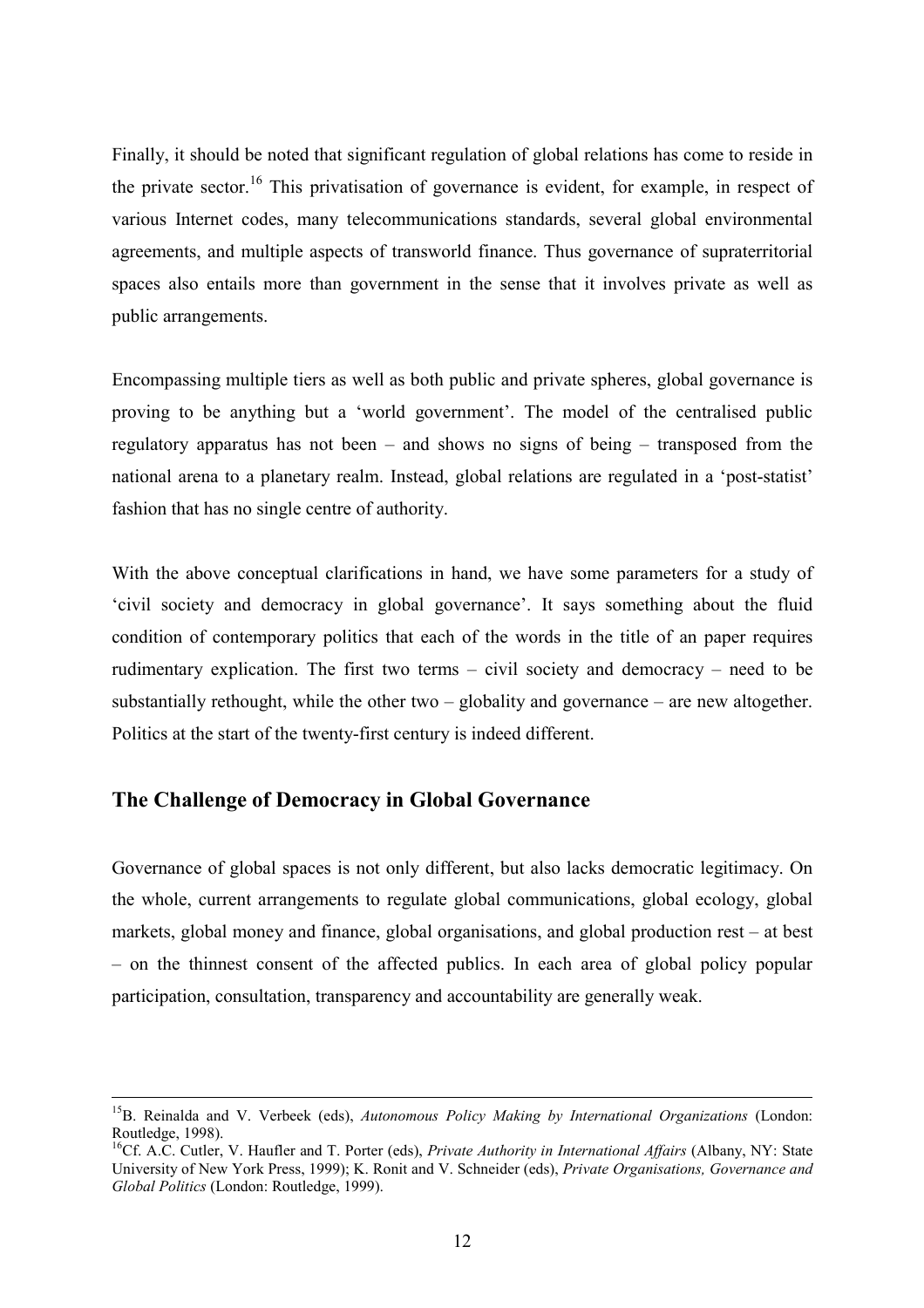So it is no exaggeration to say that contemporary globalisation has provoked a crisis of democracy.17 This crisis derives from two major structural problems, which are in turn reflected in a host of institutional deficiencies. These points are elaborated below.

#### *Structural Problems*

 $\overline{a}$ 

The first of the two structural problems in contemporary constructions of democracy is the disjunction between supraterritorial spaces and territorial self-determination. While many social relations have gained a substantial global dimension, practices of democracy have largely failed to keep pace. On the whole people, including most politicians, continue to look to government as the sole site for democratic governance. Yet even if territorial (national and local) mechanisms for regulating global spaces were maximally democratised, it would still not be enough. The state, being territorially grounded, cannot be sufficient by itself as an agent of democracy *vis-à-vis* global relations. Territorial democratic mechanisms are not adequate to bring transborder actors and flows under the collective control of the people that they affect. Democratic global governance cannot be derived from democratic government alone.

The second structural problem relates to the changing contours of the *demos* under contemporary globalisation.<sup>18</sup> Territorialist geography and statist governance tended to exist in tandem with a nationalist structure of community. In other words, people identified their *demos* – their public – in national terms. Democracy meant self-determination for the nation. Yet globalisation has loosened the links between territory and collective destiny. The growth of supraterritorial flows has encouraged individuals to identify their 'people' in multiple fashions in addition to the state-nation. As a result, contemporary world politics involves communities including substate and transstate ethno-nations (including indigenous peoples) and a host of transborder solidarities (*inter alia* on lines of class, religion and sexuality). Moreover, globalisation has arguably encouraged some growth of cosmopolitan bonds, where

<sup>&</sup>lt;sup>17</sup>D. Held, *Democracy and the Global Order: From the Modern State to Cosmopolitan Governance* (Cambridge: Polity, 1995); A. McGrew (ed.), *The Transformation of Democracy? Globalization and Territorial Democracy* (Cambridge: Polity Press, 1997); P.G. Cerny, 'Globalization and the Erosion of Democracy', *European Journal of Political Research*, vol. 36, no. 1 (August 1999), pp. 1-26; B. Holden (ed.), *Global* 

<sup>&</sup>lt;sup>18</sup>The following points are elaborated in *Globalization: A Critical Introduction*, ch 7. See also D. Archibugi, D. Held and M. Köhler (eds), *Re-imagining Political Community: Studies in Cosmopolitan Democracy* (Cambridge: Polity, 1998).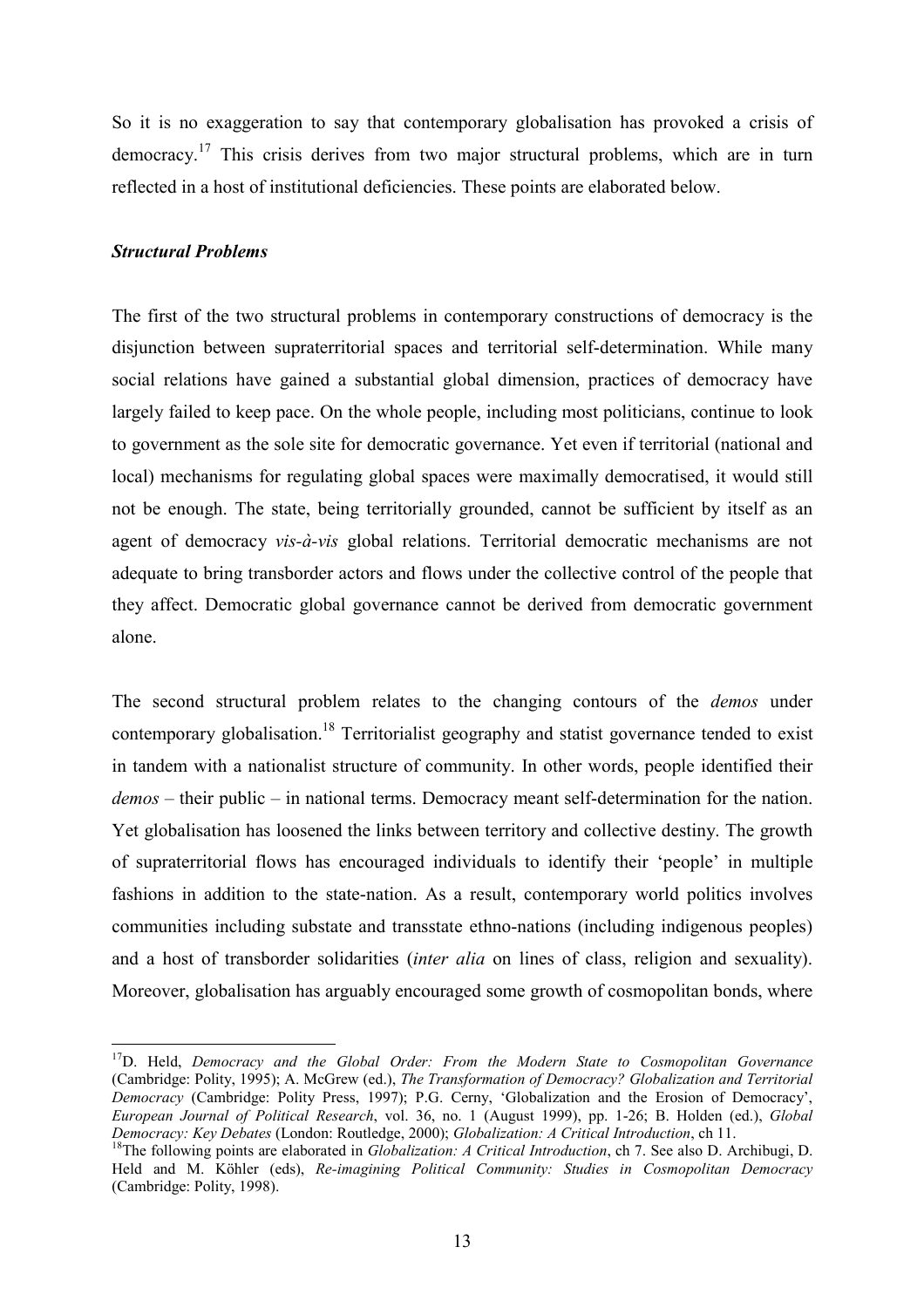people identify the *demos* in terms of humanity as a whole. Yet conventional democratic mechanisms tend to define 'the people' only in territorial-state-nation terms.

#### *Institutional Deficiencies*

 $\overline{a}$ 

These structural problems are evident in democratic deficits that pervade all institutional sites of the governance of supraterritorial spaces. In terms of states, for example, even governments with the top democratic credentials have generally given limited publicity to their activities in respect of global governance. State bureaucracies have on the whole conducted sparse if any consultation of the public or its elected representatives about policies on global issues. Only very rarely have governments held popular referenda on these matters. Election debates and the programmes of political parties have usually accorded only marginal attention to issues of globalisation and its governance. National representative bodies have generally exercised only lax oversight of their state's involvement in multilateral conferences, transgovernmental networks and suprastate agencies.

Democracy has been still more diluted in intergovernmental governance mechanisms. For example, the G7 is a major force of global economic management, but it gives a seat to only a handful of states whose collective population amounts to around 10 per cent of humanity. Meanwhile transgovernmental networks of technocrats have operated almost completely outside the public eye and democratic scrutiny. These officials have concluded countless multilateral memoranda of understanding that bypass traditional procedures of treaty ratification.

Suprastate institutions have tended to hold even flimsier democratic credentials than national governments.<sup>19</sup> Like the G7, the BIS and the OECD exclude most of the world's states, even though their rulings have transworld impacts. Although the WTO includes 140 states as members, nearly a third of them have no permanent representation in Geneva, and the capacities of many other delegations are severely overstretched. The IMF and the World Bank have almost universal state membership; however, the quota regime means that the five

<sup>&</sup>lt;sup>19</sup>Cf. R. Dahl, 'Can International Organizations Be Democratic? A Skeptic's View', in I. Shapiro and C. Hacker-Cordón (eds), *Democracy's Edges* (Cambridge: Cambridge University Press, 1999), pp. 19-36; N. Woods, 'Good Governance in International Organizations', *Global Governance*, vol. 5, no. 1 (January-March 1999), pp. 39-61; J. Bohman, 'International Regimes and Democratic Governance: Political Equality and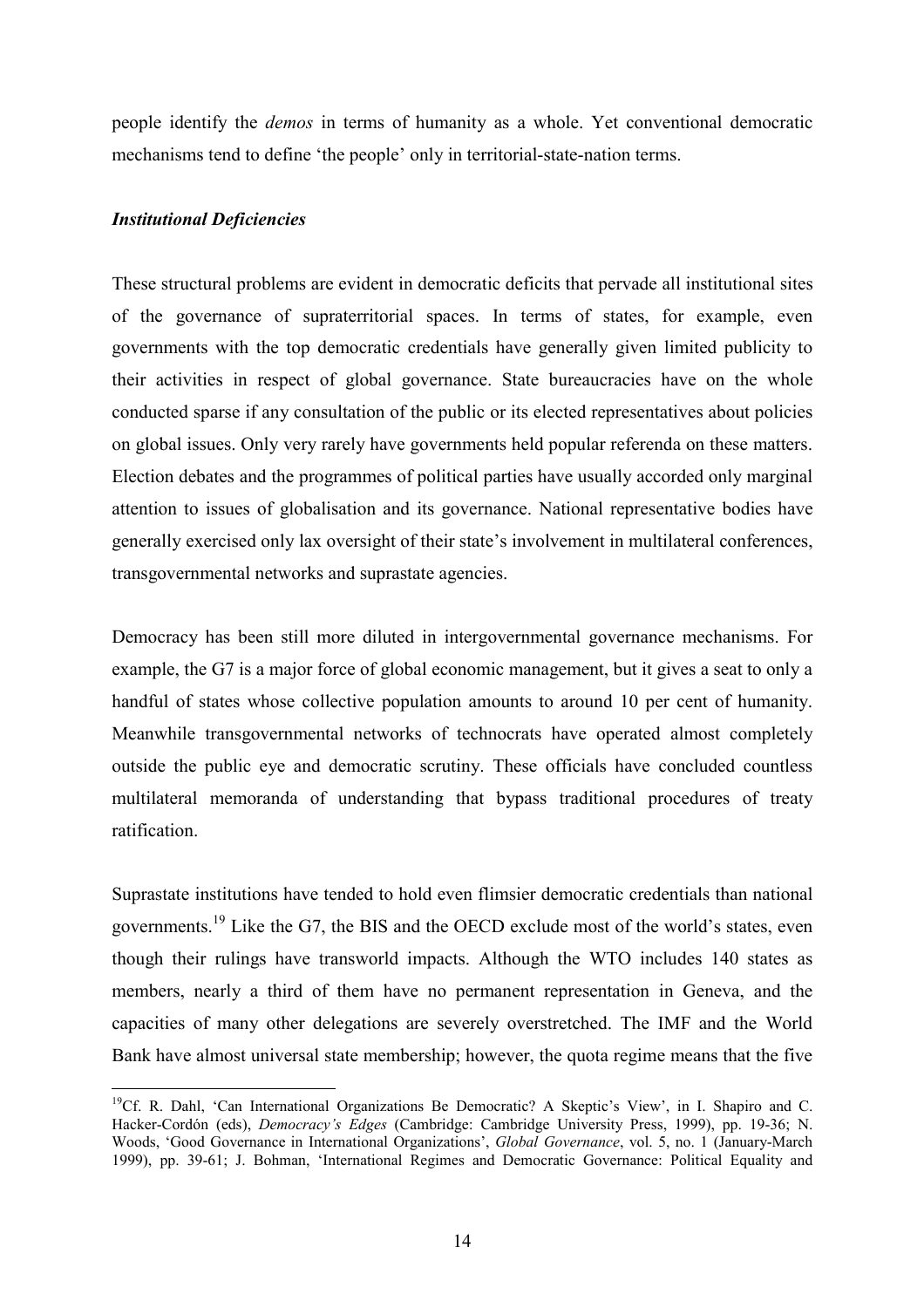largest shareholder states between them today hold 40 per cent of the vote. At the lowest extreme, meanwhile, twenty-three states of Francophone Africa together hold just over 1 per cent of the vote.<sup>20</sup> At the United Nations the principle of one state one vote in the General Assembly is hardly satisfactory as a democratic formula, giving China and Saint Lucia equivalent weight. The veto of the five permanent members of the Security Council also has no democratic justification.

Global legislatures are not the answer. Although regional institutions in Central America and Europe have acquired popularly elected representative assemblies, it is not practicable to transpose this model to transworld governance bodies. For one thing, hundreds of millions of would-be global citizens are not equipped to vote in world-scale competitive multiparty elections: they have never heard of the agencies concerned, let alone understand their mandates and *modus operandi*. Moreover, transworld political parties like the Liberal and Socialist Internationals are not set up to conduct intercontinental election campaigns for global parliaments. We also lack technical means like electoral rolls and tallying mechanisms to undertake planetary ballots. Nor is a broadly acceptable formula for representation on a world scale available; political cultures across the planet are far too diverse to reach a consensus on this matter. Furthermore, as already noted, the nature of the global *demos* is so multifaceted and fluid that it is not clear *who* should be represented in popular assemblies for transworld governance institutions.

We might look to local democracy through substate governments to right at least some of the deficits of popular participation and accountability in global governance. Indeed, following the principle of subsidiarity, more regulation of supraterritorial flows might be devolved to local bodies than is currently the case. However, global spaces cannot be effectively governed through district councils alone. Moreover, as experience has all too often shown, there is nothing inherently democratic about local government. Global players can cut deals with a local ruling clique who are no more accessible or accountable to the public than the most remote of suprastate agencies.

Influence in Global Institutions', *International Affairs*, vol. 75, no. 3 (July 1999), pp. 499-514; Coleman and Porter. 20International Monetary Fund, *Annual Report 2000* (Washington, DC: IMF, 2000), pp. 176-9.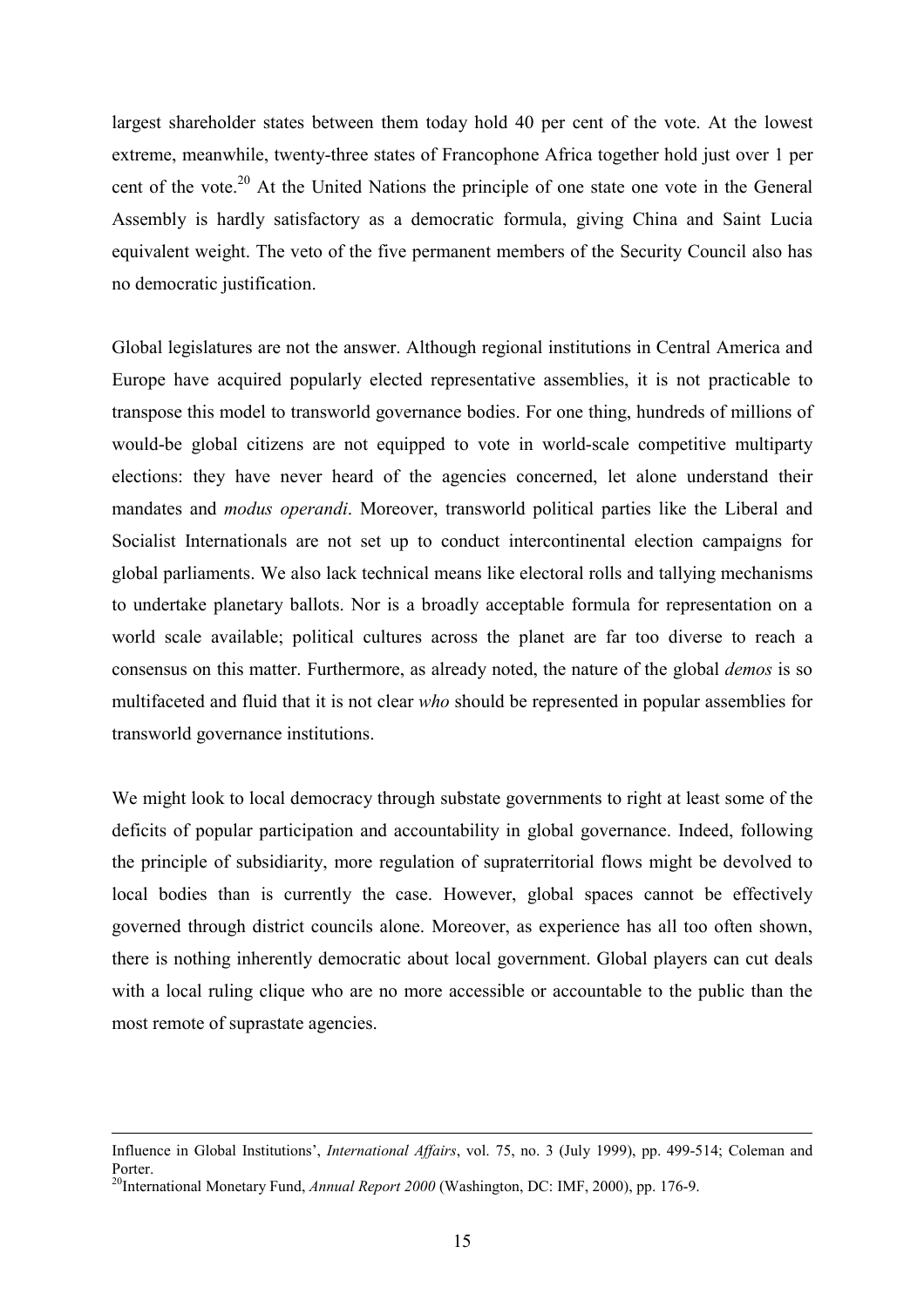The governance of global spaces is obviously democratically deficient when it comes to private regulatory mechanisms. Nonofficial formulators and implementers of rules like the International Accounting Standards Committee, the Derivatives Policy Group and the European Telecommunications Standards Institute have no provisions for public participation or consultation. Bodies like the Internet Corporation for Assigned Names and Numbers, Moody's Investors Service, and the World Conservation Union face no public accountability when their regulatory activities cause damage. As for public transparency, most people (including many democratically elected representatives) have not even heard of private sites of global governance.

Hence from local to global levels, and in private as well as public spheres, the regulation of supraterritorial realms is riven with democratic deficits. Contemporary global spaces are not democratic spaces. Global governance is not democratically legitimate. We do not have a situation where the governed have accorded the right of rule to existing regimes.

Is this to say that 'global democracy' is an oxymoron? Do we concede that the governance of supraterritorial spaces is unavoidably authoritarian? Or are alternative mechanisms available to advance popular participation and accountability in global governance? More particularly, in what ways and to what extent might civil society contribute to this end?

### **The Democratic Promise of Civil Society**

 $\overline{a}$ 

Given the democratic deficits outlined above and the inadequacy of state mechanisms to resolve them, it is understandable that increasing numbers of citizens have considered civil society as a way to enhance public participation, consultation, transparency and accountability in global governance. Across the continents – albeit to uneven extents – business forums, grassroots associations, NGOs, religious institutions, think tanks and trade unions have turned their attention to the management of globalisation. Although the power of civil society in global governance can be exaggerated.<sup>21</sup> it is clear that these forces make an impact.

<sup>&</sup>lt;sup>21</sup>Cf. P.J. Spiro, 'New Global Potentates: Nongovernmental Organizations and the "Unregulated" Marketplace', *Cardozo Law Review*, vol. 18 (December 1996), pp. 957-69; J.T. Matthews, 'Power Shift', *Foreign Affairs*, vol. 76, no. 1 (January/February 1997), pp. 50-66.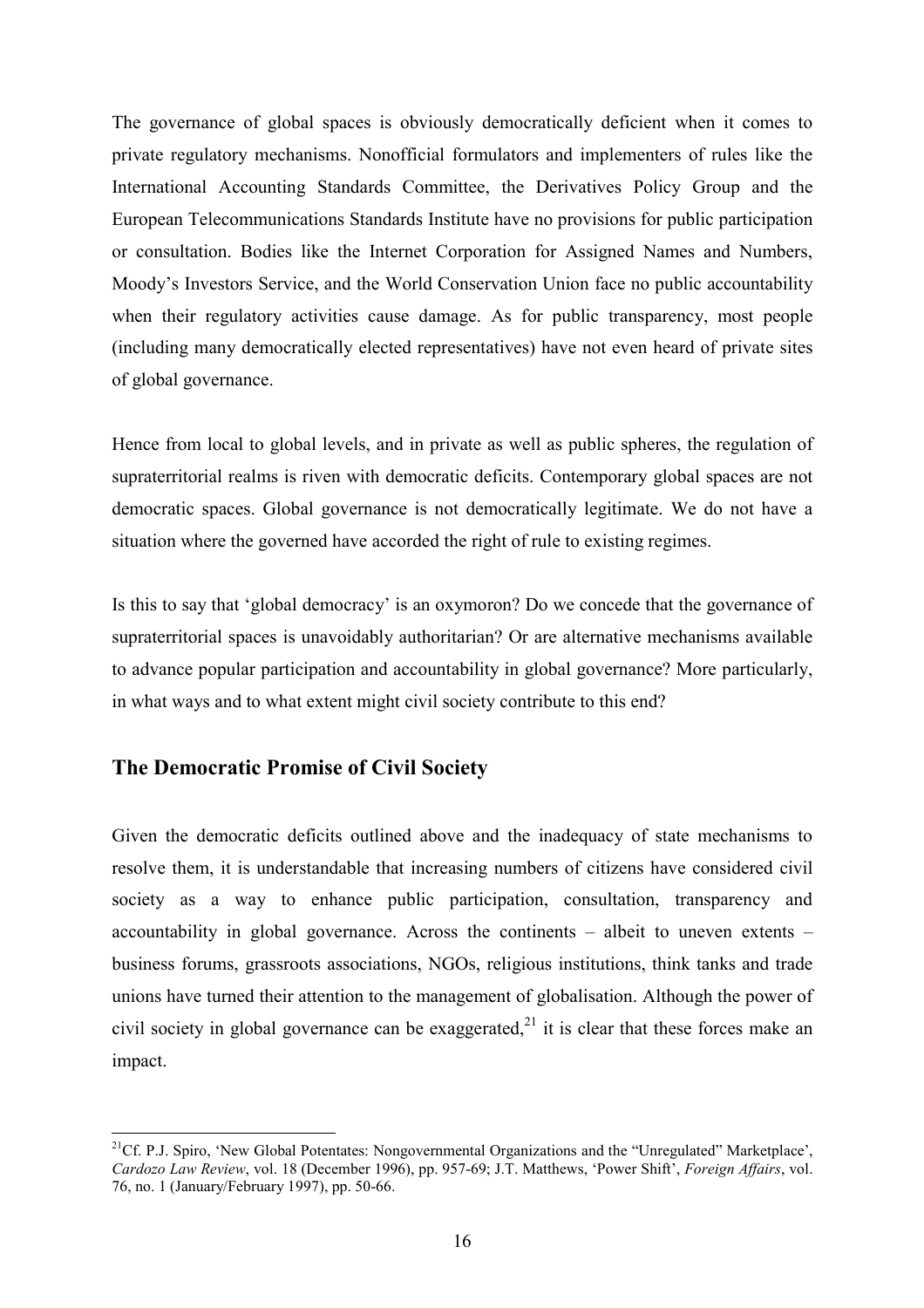But what are we to make of this influence in terms of advancing democracy? The following paragraphs identify six potential contributions. Then the next section examines seven potential downsides. As noted before, the purpose of this discussion is to identify possible effects rather than to calculate actual outcomes in specific cases.

First, in terms of positive impacts, civil society might enhance democracy in global governance through public education activities. Effective democracy depends on an informed citizenry, and civic associations can raise public awareness and understanding of transworld laws and regulatory institutions. To this end civil society groups can prepare handbooks and information kits, produce audio-visual presentations, organise workshops, circulate newsletters, supply information to and attract the attention of the mass media, maintain listservs and websites on the Internet, and develop curricular materials for schools and institutions of higher education.

Second, civil society might make positive contributions to democratic global governance by giving voice to stakeholders. Civic associations can provide opportunities for concerned parties to relay information, testimonial, and analysis to governance agencies. In particular, civil society organisations can hand the microphone to social circles like the poor and women who tend to get a limited hearing through other channels (including constitutional representative assemblies). In this way civic activism can empower stakeholders and indeed shift politics toward greater participatory democracy.

Third, civil society can fuel debate in and about global governance. Democratic governance rests *inter alia* on vigorous, uninhibited discussion of diverse views. Inputs from civil society can put a variety of perspectives, methodologies and proposals in the policy arena. For example, civic groups have been instrumental in generating debate about the so-called 'Washington Consensus'. They have also raised ecological issues, advocated qualitative assessments of poverty, and promoted schemes of debt reduction in the South. Thanks to such contributions, policy discussions can become more critical and creative. In addition, if we posit that openings for dissent are as necessary to democracy as securing of consent, then civil society can offer sites for objection and challenge.

Fourth, civic mobilisation can increase the public transparency of global governance. Pressure from civil society can help to bring regulatory frameworks and operations into the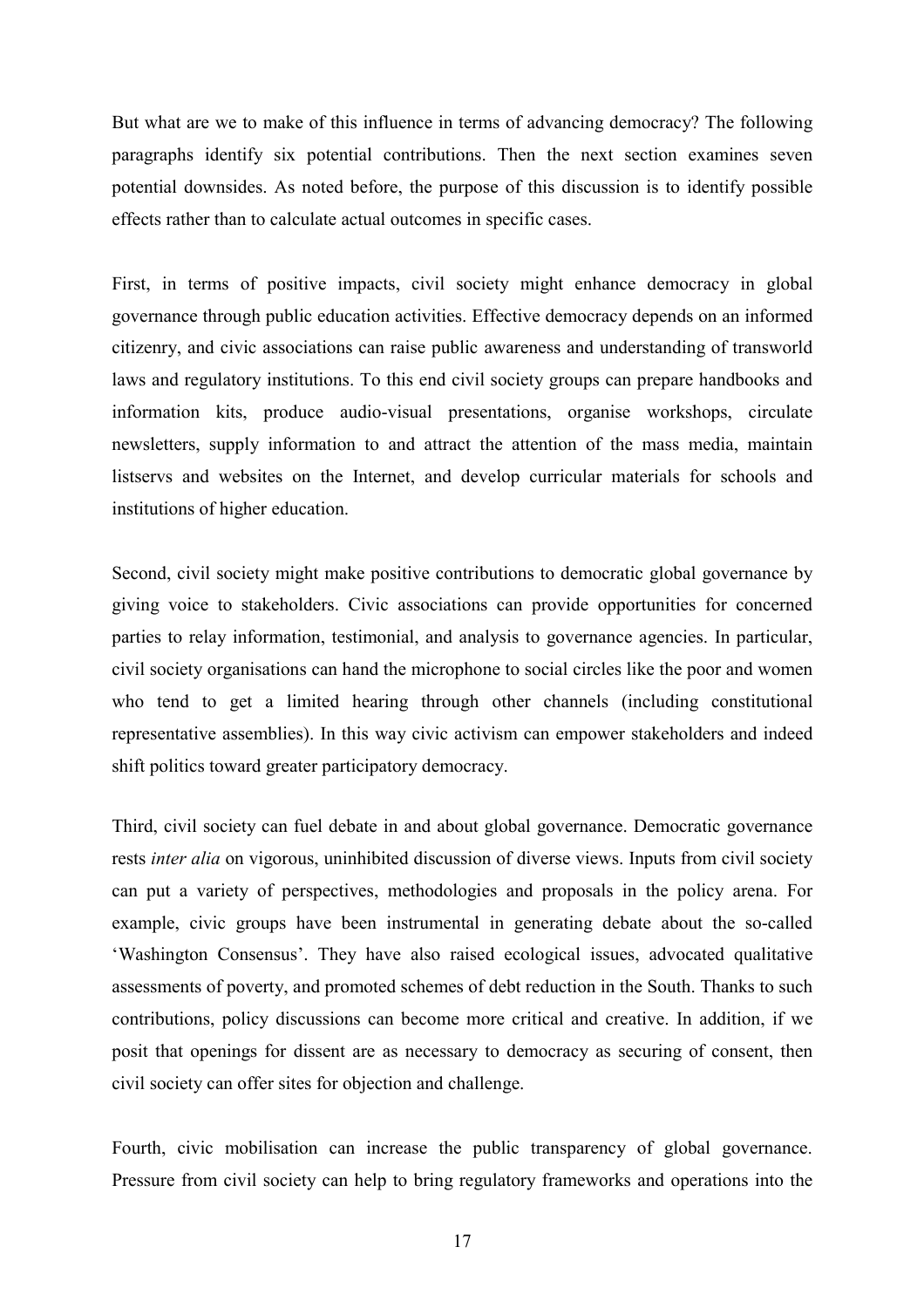open, where they become susceptible to public scrutiny. Often citizens are not aware what decisions are taken in global governance, by whom, from what options, on what grounds, with what expected results, and with what resources to support implementation. Civic groups can also interrogate the currently popular official rhetoric of 'transparency' by asking critical questions about what is made transparent, at what time, in what forms, through what channels, on whose decision, for what purpose, and in whose interest.

Fifth, civil society might promote democracy in global governance by increasing the public accountability of the agencies concerned. Civic groups can monitor the implementation and effects of policies regarding global relations and press for corrective measures when the consequences are adverse. For example, civic actors have pressed for – and subsequently participated in – independent policy evaluation mechanisms for the World Bank and the IMF. Through an accountability function, civil society can push authorities in global governance to take greater responsibility for their actions and policies.

Together, the preceding five enhancements of democracy can foster a sixth and more general basis of democratic rule: legitimacy. Legitimate rule prevails when people acknowledge that an authority has a right to govern and that they have a duty to obey its directives. As a result of such consent, legitimate governance tends to be more easily, productively and nonviolently executed than illegitimate authority. Engagement between civil society and global governance agencies can  $-$  if it bolsters public education, gives stakeholders voice, promotes debate, raises transparency and increases accountability – enhance the popular respect accorded to global governance. Civil society can offer a means for citizens to affirm that global governance arrangements should guide – and where necessary constrain – their behaviour. Likewise, civil society can also provide a space for the expression of discontent and the pursuit of change when existing governance arrangements are regarded as illegitimate. Thus we have recently witnessed concerted civic opposition to the OECDsponsored Multilateral Agreement on Investment, the Millennium Round of WTO talks, and countless IMF/World Bank programmes.

Finally, before closing the positive side of this balance sheet, we should note that civil society engagement of global governance can also have spin-offs for the democratisation of territorial governance. For example, a number of development NGOs and think tanks who lobby for global debt relief and socially sustainable structural adjustment have gone on to scrutinise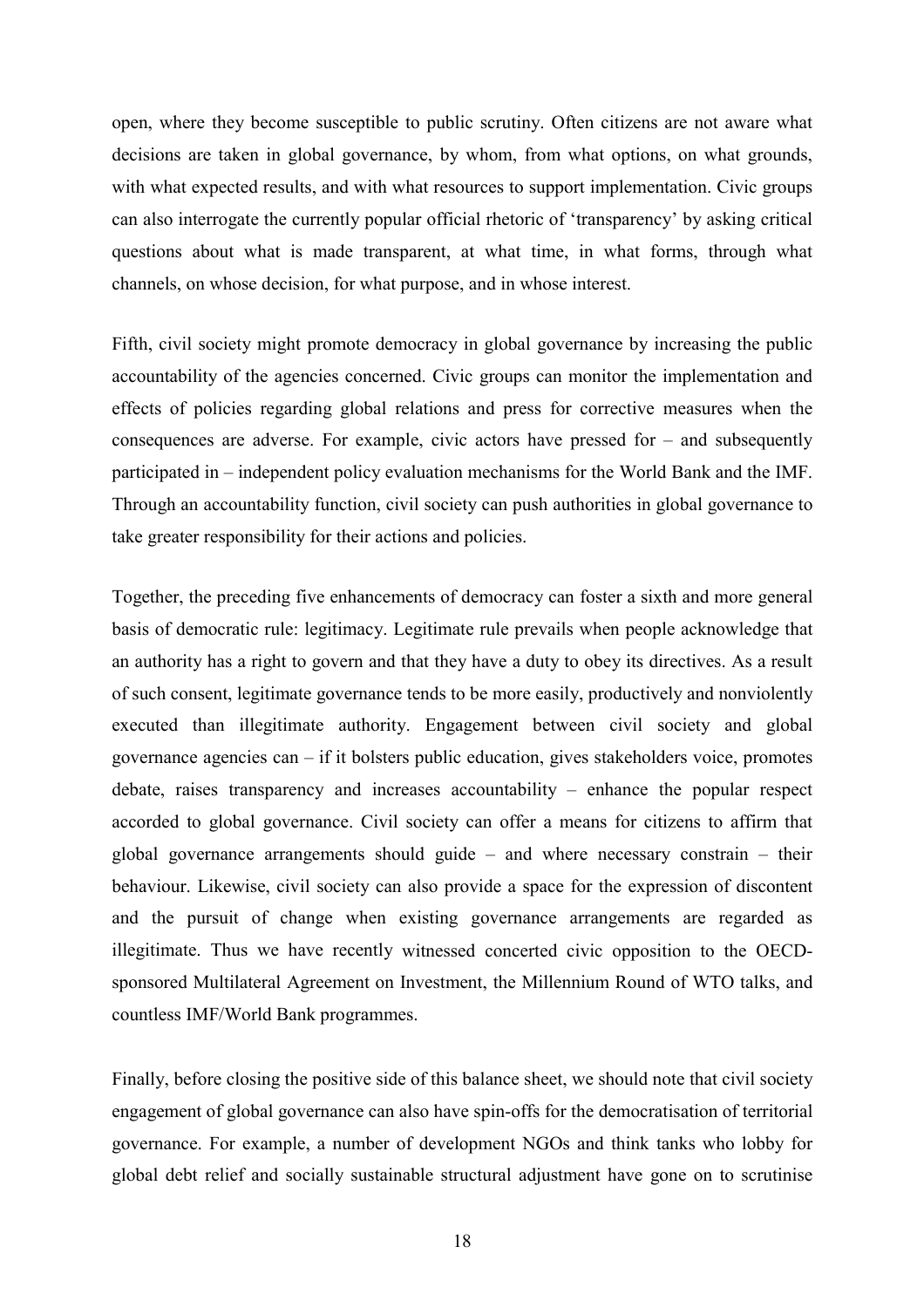public finances in national and local governments.<sup>22</sup> For their part, women's movements have often used global laws and institutions in their efforts to democratise the state on gender lines.<sup>23</sup>

In sum, civil society has considerable positive potential to democratise the governance of global relations. Of course the above positive potentials cannot be realised in the absence of deliberate efforts and adequate resources. Indeed, the overall returns to date have been relatively modest. Much greater efforts and resources would be needed for civil society to effect a more substantive democratisation of global governance. In order for civil society to make its full contribution, citizens would need to become more aware of the possibilities (as outlined above) and to have more people, funds, information and symbolic capital to mobilise effectively.

At the same time, the possible gains for democracy are such that we would be equally foolish to dismiss the inputs of civil society to global governance out of hand. We have arguably only witnessed the early stages of a long development. Indeed, the levels of civic activity in and contributions to global governance already far exceed the position just two or three decades ago, and we can reasonably anticipate major further rises in the years to come.

## **The Democratic Dangers of Civil Society**

The qualifications to arguments about civil society contributions to democracy in global governance go beyond issues of unfulfilled potential. In addition, civil society might in certain ways actually detract from democratic governance of global relations. In these situations it is not that civic activities fail to realise their democratising potential, but that they in fact obstruct popular rule. Seven general negative possibilities can be identified.

First, civil society activity might not pursue democratic purposes. Although the term *civil* society carries connotations of civility and virtue, voluntary associations do not ipso facto have the promotion of democracy on their agenda. On the contrary, elements of *uncivil* society may actually aim to undermine democracy. For example, some civic associations can employ underhanded tactics in the pursuit of special privileges for private interests. Other

 $\overline{a}$ <sup>22</sup>See *inter alia* the work of the International Budget Project Network: http://www.internationalbudget.org/.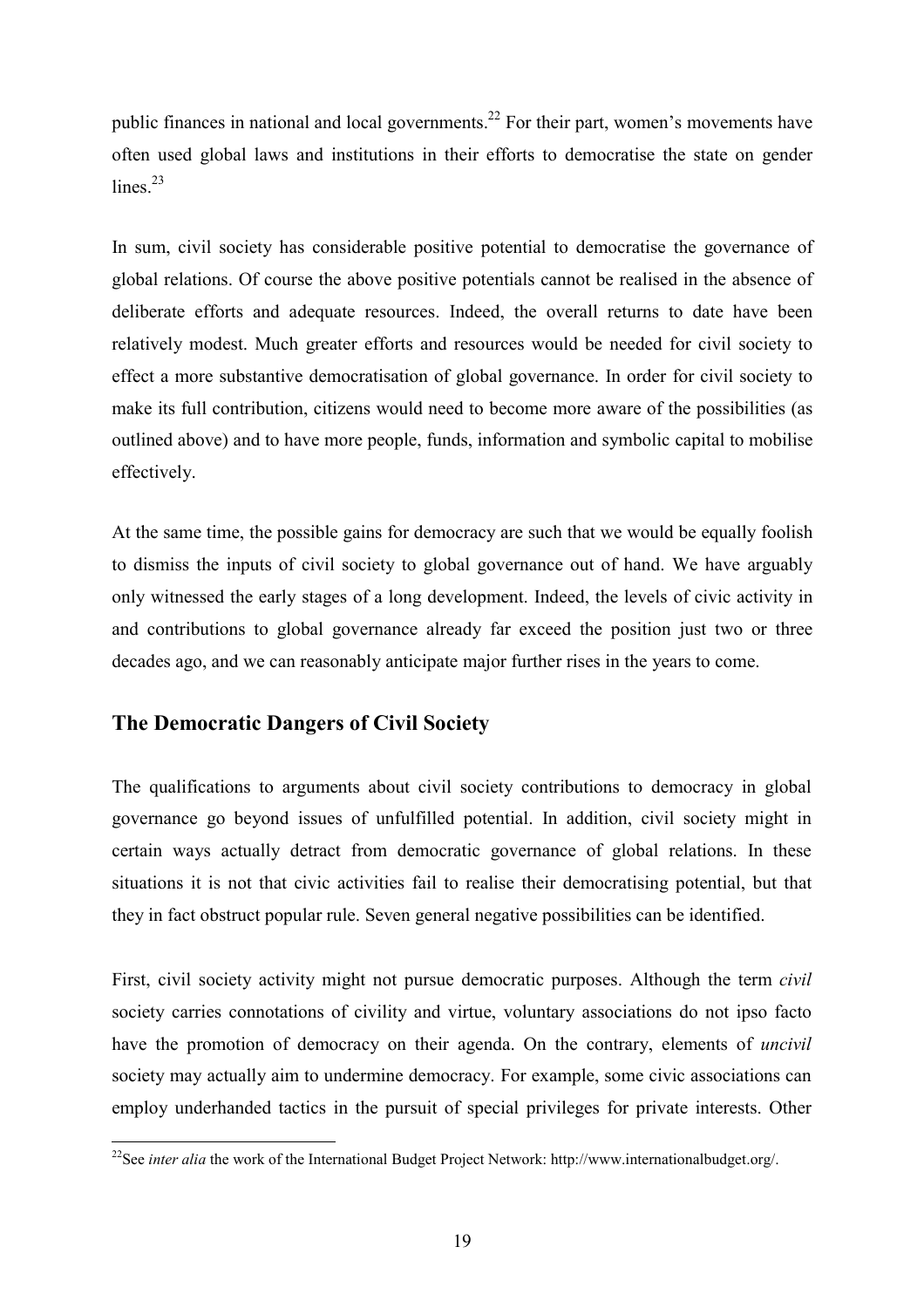destructive groups such as racists, ultra-nationalists and religious fundamentalists can seek to suppress the democratic rights of others. Meanwhile, in their efforts to secure special interests in the governance of global relations, lobby groups may bypass – and thereby subvert – democratic processes through the state. In short, civil society is not intrinsically a force for democracy.

Second, civil society might detract from democracy in global governance if its interventions are ill-conceived in design and/or execution. For example, activists may lack clear objectives, or they may have little understanding of the mandates and *modus operandi* of the institutions of global governance, or they may neglect key global policy areas that require democratisation. Academics may fail to link theoretical models of global democracy to empirical evidence and political practicalities. True, an ill-informed and misdirected civil society effort can inadvertently produce beneficial results. More usually, however, lowquality initiatives are an unhelpful distraction and in some cases can cause actual harm, including to vulnerable social circles that well-intentioned civic associations may be aiming to help.

Third, democracy may suffer when the agencies of global governance are ill-equipped to handle civil society inputs. Regulatory bodies may lack relevant staff expertise, adequate funds, suitable procedures, or the necessary receptive attitudes to take advantage of the benefits on offer from civil society. For example, officials may consult civic associations only in the later stages of policymaking when the key decisions have already been taken. Governance bodies may fail to give civic groups adequate opportunities to shape the agenda and determine the information considered. They can treat the dialogue with civil society as a public relations exercise, or focus their contacts on sympathetic groups to the exclusion of critics, or dismiss out of hand civil society accounts that challenge 'expert' knowledge, or expect immediate results when relationships require time to mature. Needless to say, the onus for corrective action on such problems lies with official bodies rather than civil society

Fourth, civil society inputs to global governance might have negative consequences for democracy when civic elements become coopted, losing their previously highlighted positive potentials to stimulate debate and provide space for dissent. For example, civic groups may

 <sup>23</sup>Cf. H. Pietilä and J. Vickers, *Making Women Matter: The Role of the United Nations* (London: Zed, 1994 rev'd edn).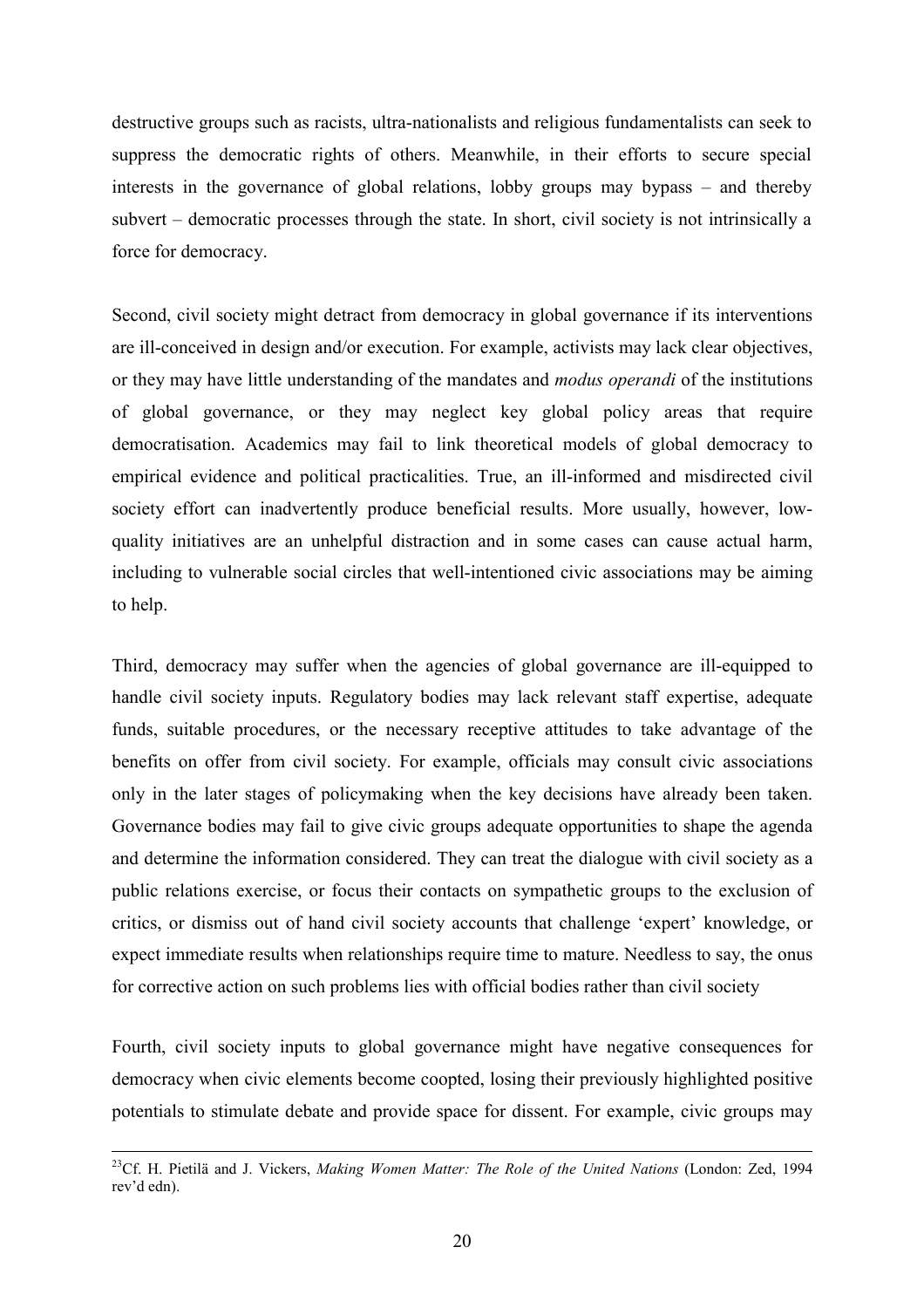come uncritically to render services to governance agencies or take funds from them. Campaigners may meet officials in a continual stream of convivial exchanges, without ever laying down deadlines for action. Certain civil society campaigners may even 'cross over' to work for organisations that they have previously challenged. Some civic associations have engaged in what they call 'critical cooperation' with global governance institutions; however, beyond a certain point the critical element becomes diluted and eventually lost altogether. Meanwhile official institutions may coopt the language of civil society critique, subtly recasting it to their own purposes. Such captures of discourse may have occurred recently as global agencies have embraced a rhetoric of 'participation', 'good governance', 'social capital', and 'poverty reduction'.

Fifth, civil society might undermine democracy in global governance when it suffers from inadequate representation. If civil society is fully to realise its promises, then all interested parties must have access – and preferably equal opportunities to participate. Otherwise civil society can reproduce or even enlarge structural inequalities and arbitrary privileges connected with class, gender, nationality, race, religion, urban versus rural location, and so on. The capacities of civil society to advance democracy in global governance can be compromised if the participants are – as is currently often the case – drawn disproportionately from middle classes, men, Northern countries, whites, Christians, and urban dwellers. Hierarchies of social power operate in civil society no less than in other political spaces. Civil society is itself a site of struggles to be heard.

Sixth, and related to the problem of representation, civil society engagement of global governance might rest on an overly narrow cultural base. Civil society may not reflect and respond to all of the contexts for which it purports to speak. In particular there is a danger that civil society in the South and the former communist-ruled countries becomes monopolised by western-styled, western-funded NGOs led by westernised élites. For all that such campaigners might criticise prevailing conditions of global governance, they have stronger cultural affinities with global managers than with local communities. Thus NGOs and other professionalised civil society bodies may – perhaps quite unintentionally – marginalise grassroots circles that could give better voice to the diverse life-worlds that global governance affects.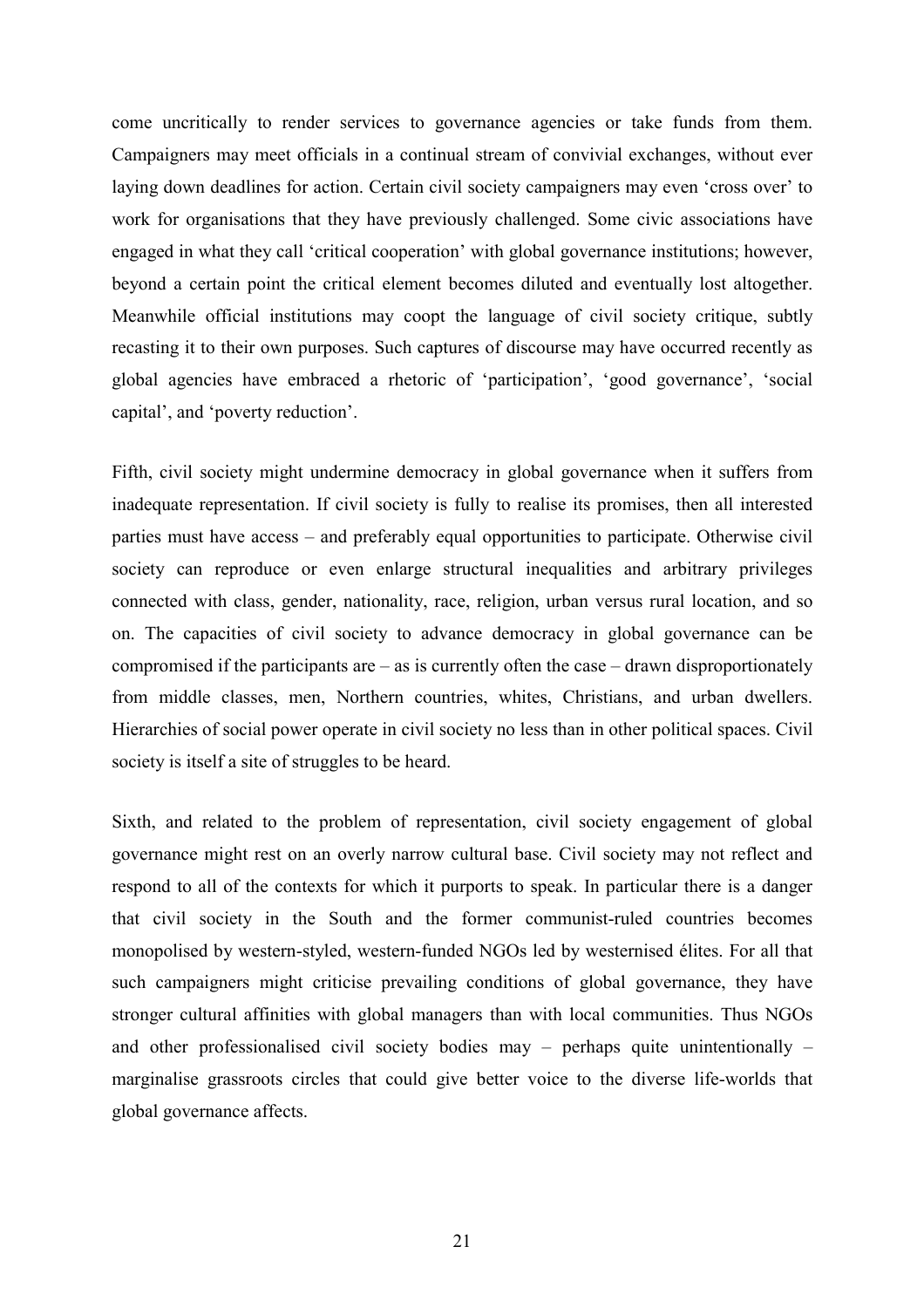Seventh and finally, civic activity in respect of global governance might suffer from undemocratic practices. Civil society groups – including those that specifically campaign for greater democracy in global governance – can fall short of democratic criteria in their own activities. A lack of internal democracy within civil society circles is not only objectionable in itself, but also contradicts civic efforts to bring greater democracy to society at large. For example, civic associations might offer their members little opportunity for participation beyond the payment of subscriptions. Civil society organisations may purport to speak on behalf of certain constituencies without adequately consulting them. The leadership or group culture of a civic organisation may impose peremptory constraints on debate. Civil society can become a realm of exclusionary cliques no less than many political parties and official circles. A civic organisation can also be run with top-down authoritarianism. In addition, policy making in civic bodies can be quite opaque to outsiders – or even some insiders. Civic groups can be further lack transparency if they do not publish financial statements or declarations of objectives, let alone full-scale reports of their activities. Moreover, the leadership of civic organisations can be self-selected, raising troubling questions of accountability and potential conflicts of interest. In short, the operations of civil society are no more intrinsically democratic than those in the public sector or the market. Several codes of conduct for NGOs have appeared in recent years in response to these concerns.<sup>24</sup>

Given these potential problems, we do well to balance enthusiasm for civil society engagement of global governance with due caution. Much can go right, but much can also go wrong. Civil society can be a means to good ends, but it is not the end itself. There are circumstances where civic involvement in global governance may actually detract from democracy. It is therefore quite proper to demand of civic associations that they not merely assert – but also demonstrate – their democratic legitimacy.

 $\overline{a}$ 

<sup>24</sup>E.g. T. Kunugi and M. Schweitz (eds), *Codes of Conduct for Partnership in Governance: Texts and Commentaries* (Tokyo: United Nations University, 1999); M. Edwards, *NGO Rights and Responsibilities: A New Deal for Global Governance* (London: Foreign Policy Centre, 2000).